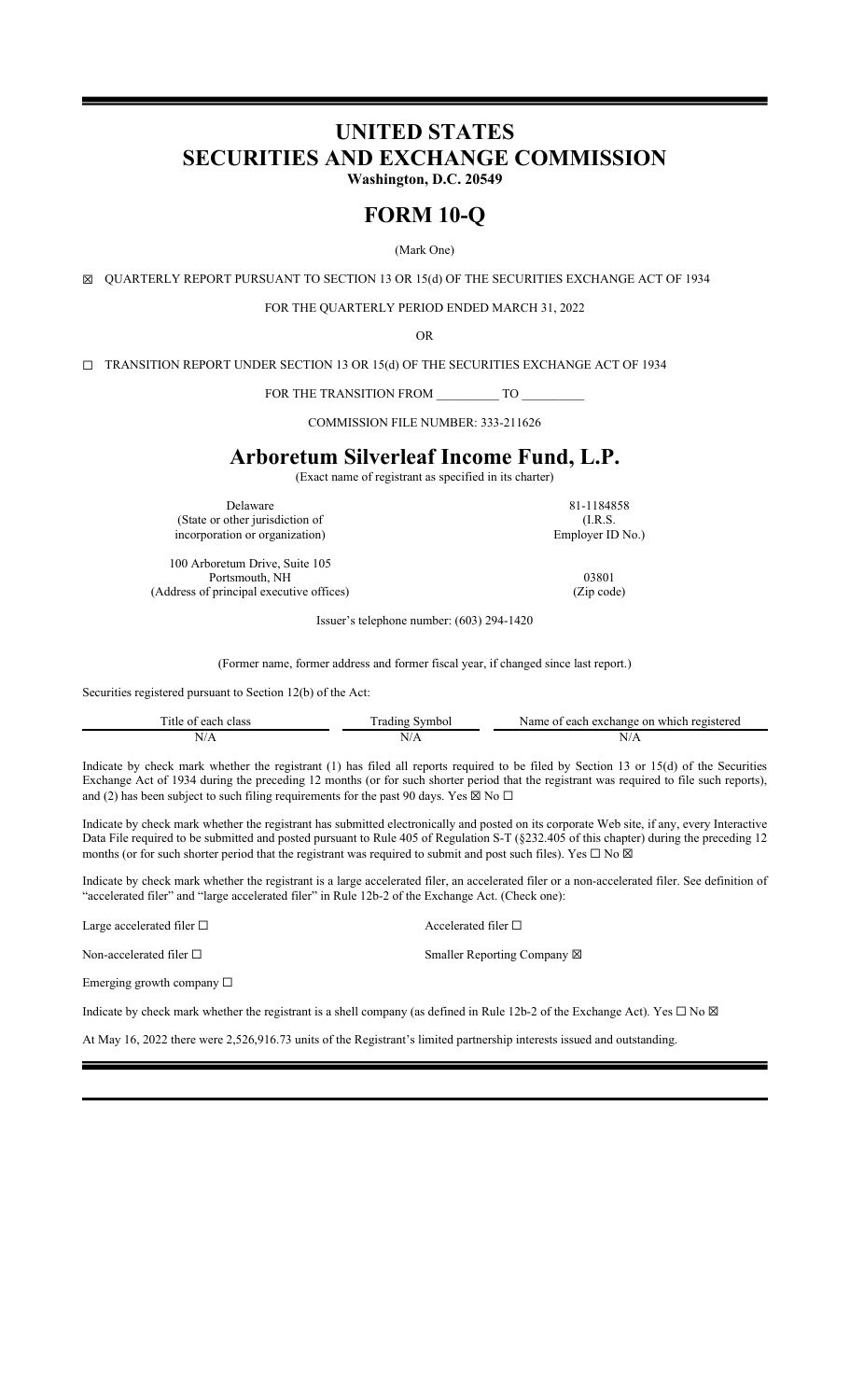## **Arboretum Silverleaf Income Fund, L.P.**

## **INDEX**

|                   | <b>PART I - FINANCIAL INFORMATION</b>                                                                 |                 |
|-------------------|-------------------------------------------------------------------------------------------------------|-----------------|
| Item 1.           | <b>Financial Statements</b>                                                                           | 3               |
|                   | Balance Sheets at March 31, 2022 and December 31, 2021                                                | 3               |
|                   | Statements of Operations for the Three Months Ended March 31, 2022 and 2021                           | 4               |
|                   | Statement of Changes in Partners' Equity (Deficit) for the Three Months Ended March 31, 2022 and 2021 | 5               |
|                   | Statements of Cash Flows for the Three Months Ended March 31, 2022 and 2021                           | 6               |
|                   | <b>Notes to Financial Statements</b>                                                                  | $7\phantom{.0}$ |
| Item 2.           | General Partner's Discussion and Analysis of Financial Condition and Results of Operations            | 14              |
| Item 3.           | Quantitative and Qualitative Disclosures About Market Risk                                            | 21              |
| Item 4.           | <b>Controls and Procedures</b>                                                                        | 22              |
|                   | <b>PART II - OTHER INFORMATION</b>                                                                    |                 |
| Item 1.           | <b>Legal Proceedings</b>                                                                              | 23              |
| Item 1A.          | <b>Risk Factors</b>                                                                                   | 23              |
| Item 2.           | Unregistered Sales of Equity Securities and Use of Proceeds                                           | 23              |
| Item 3.           | <b>Defaults Upon Senior Securities</b>                                                                | 23              |
| Item 4.           | <b>Mine Safety Disclosures</b>                                                                        | 23              |
| Item 5.           | Other Information                                                                                     | 23              |
| Item 6.           | <b>Exhibits</b>                                                                                       | 23              |
| <b>Signatures</b> |                                                                                                       | 24              |
|                   | 2                                                                                                     |                 |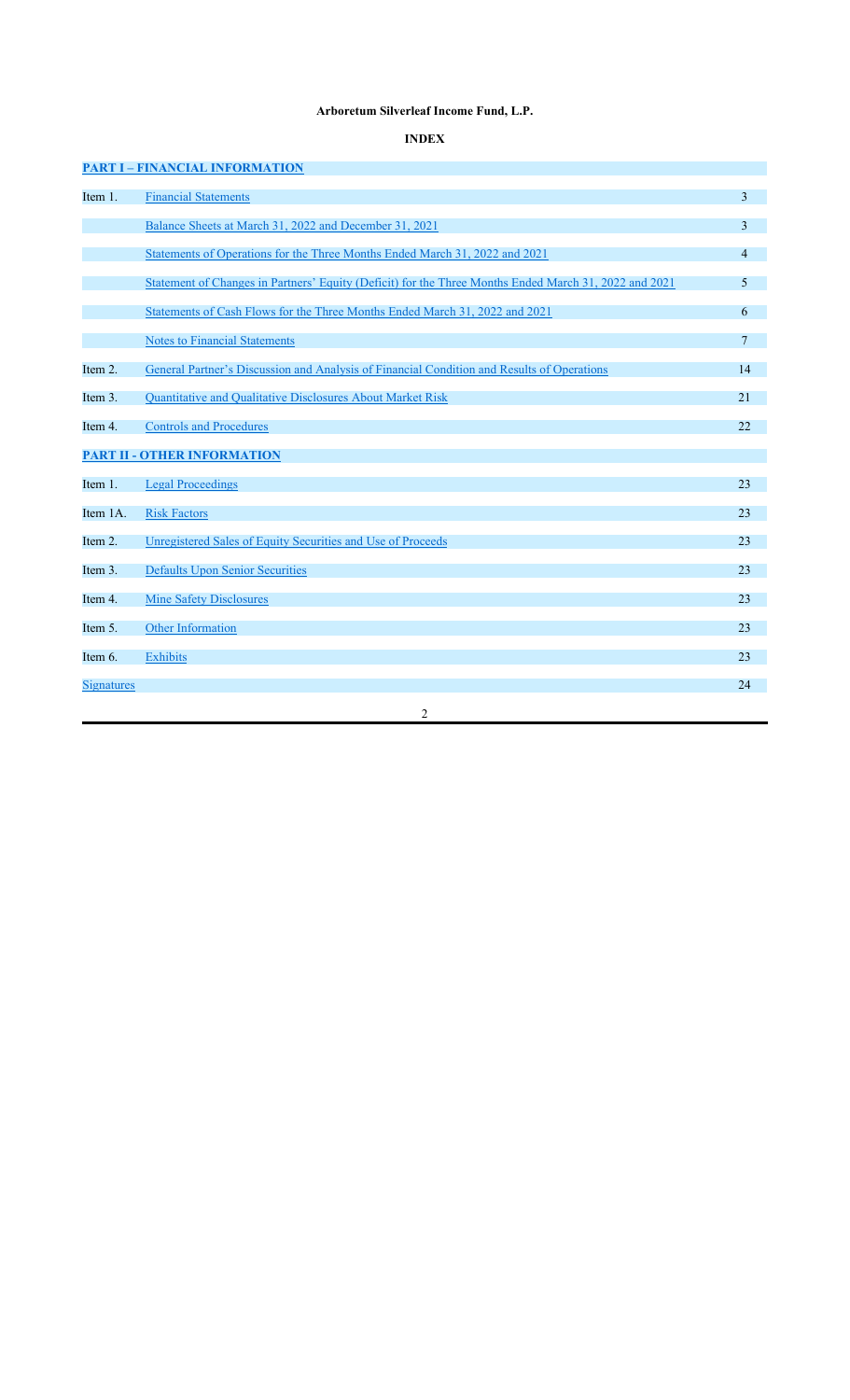## **PART I – FINANCIAL INFORMATION**

## **Item 1. Financial Statements**

#### **Arboretum Silverleaf Income Fund, L.P. (A Delaware Limited Partnership) Balance Sheets**

|                                                                                 | March 31,<br>2022 |               | December 31,<br>2021 |
|---------------------------------------------------------------------------------|-------------------|---------------|----------------------|
| <b>Assets</b>                                                                   |                   |               |                      |
|                                                                                 |                   |               |                      |
| Cash and cash equivalents                                                       | \$<br>282,472     | <sup>\$</sup> | 194,680              |
| Investments in finance leases, net                                              | 16,307,984        |               | 17,749,004           |
| Collateralized loans receivable, including accrued interest of \$4,832 and      |                   |               |                      |
| \$5,528, respectively                                                           | 865,701           |               | 970,965              |
| Other assets                                                                    | 5,181,318         |               | 5,797,559            |
| <b>Total Assets</b>                                                             | 22,637,475        | \$            | 24,712,208           |
|                                                                                 |                   |               |                      |
| <b>Liabilities and Partners' Equity</b>                                         |                   |               |                      |
|                                                                                 |                   |               |                      |
| <b>Liabilities:</b>                                                             |                   |               |                      |
| Accounts payable and accrued liabilities                                        | \$<br>252,569     | \$            | 236,658              |
| Loan payable, including accrued interest of \$37,066 and \$49,472, respectively | 6,136,129         |               | 8,189,304            |
| Distributions payable to General Partner                                        | 49,335            |               | 49,335               |
| Security deposit payable                                                        | 149,391           |               | 124,391              |
| Deferred revenue                                                                | 751,156           |               | 790,436              |
| <b>Total Liabilities</b>                                                        | 7,338,580         |               | 9,390,124            |
|                                                                                 |                   |               |                      |
| <b>Partners' Equity (Deficit):</b>                                              |                   |               |                      |
| <b>Limited Partners</b>                                                         | 15,376,755        |               | 15,399,719           |
| <b>General Partner</b>                                                          | (77, 860)         |               | (77, 635)            |
| <b>Total Equity</b>                                                             | 15,298,895        |               | 15,322,084           |
| <b>Total Liabilities and Partners' Equity</b>                                   | \$<br>22,637,475  | \$            | 24,712,208           |

The accompanying notes are an integral part of these unaudited financial statements.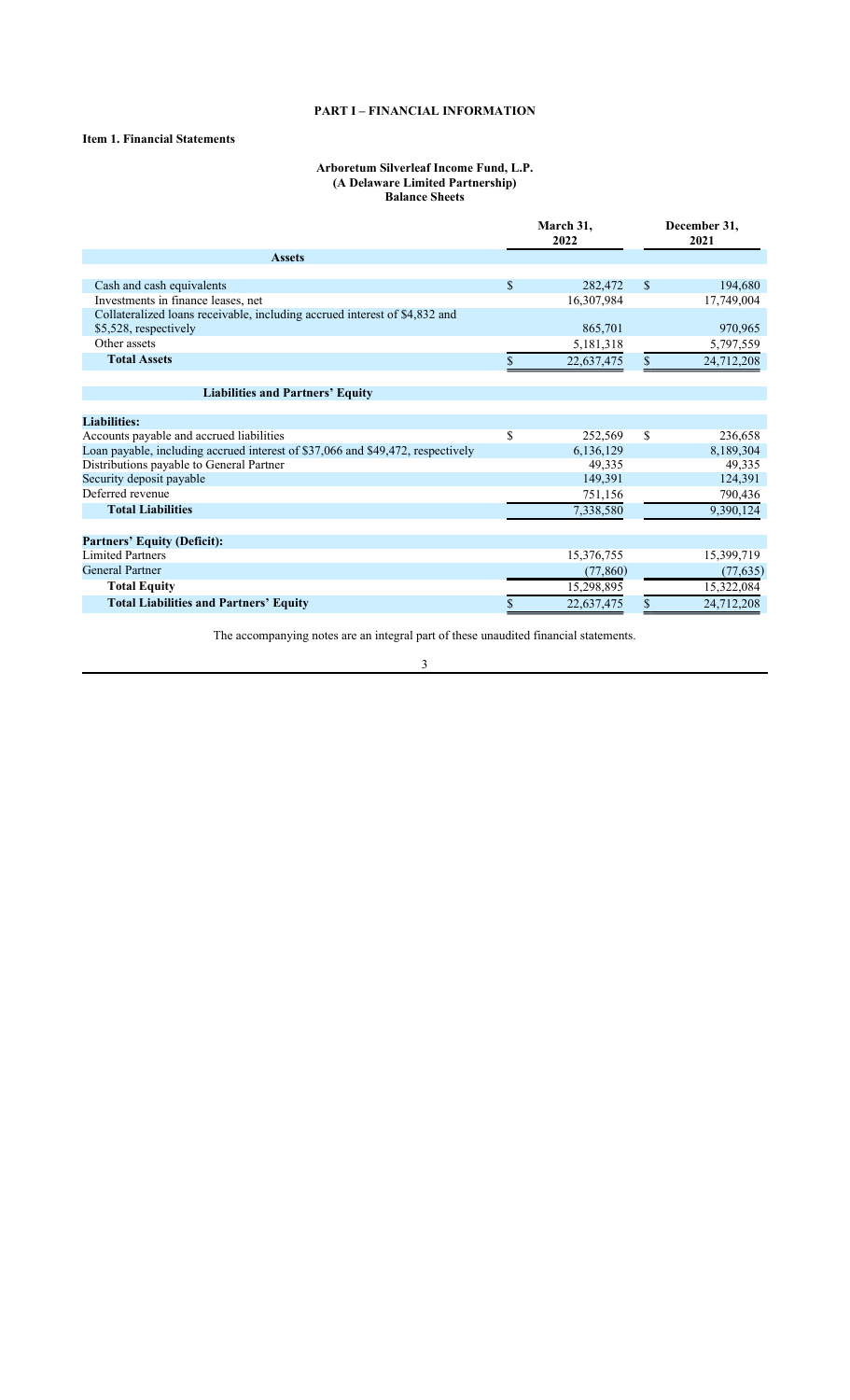#### **Arboretum Silverleaf Income Fund, L.P. (A Delaware Limited Partnership) Statements of Operations Three Months Ended March 31, 2022 and 2021 (Unaudited)**

|                                                                                | <b>Three Months Ended</b><br>March 31, 2022 |              | <b>Three Months Ended</b><br><b>March 31, 2021</b> |              |
|--------------------------------------------------------------------------------|---------------------------------------------|--------------|----------------------------------------------------|--------------|
| Revenue                                                                        |                                             |              |                                                    |              |
| Finance income                                                                 | \$                                          | 447,880      | \$                                                 | 444,521      |
| Interest income                                                                |                                             | 27,255       |                                                    | 165,218      |
| <b>Total Revenue</b>                                                           |                                             | 475,135      |                                                    | 609,739      |
|                                                                                |                                             |              |                                                    |              |
| <b>Expenses</b>                                                                |                                             |              |                                                    |              |
| Management fees - Investment Manager                                           |                                             | 187,500      |                                                    | 187,500      |
| Interest expense                                                               |                                             | 117,790      |                                                    | 194,081      |
| Professional fees                                                              |                                             | 133,368      |                                                    | 70,916       |
| Administration expense                                                         |                                             | 52,476       |                                                    | 82,416       |
| Other expenses                                                                 |                                             | 6,460        |                                                    | 6,801        |
| <b>Total Expenses</b>                                                          |                                             | 497,594      |                                                    | 541,714      |
| Net (loss) income                                                              |                                             | (22, 459)    | \$                                                 | 68,025       |
|                                                                                |                                             |              |                                                    |              |
| Net (loss) income attributable to the Partnership                              |                                             |              |                                                    |              |
| <b>Limited Partners</b>                                                        | $\mathbf{\$}$                               | (22, 234)    | $\mathcal{S}$                                      | 67,345       |
| <b>General Partner</b>                                                         |                                             | (225)        |                                                    | 680          |
| Net (loss) income attributable to the Partnership                              |                                             | (22, 459)    | \$                                                 | 68,025       |
| Weighted average number of limited partnership interests outstanding           |                                             |              |                                                    |              |
|                                                                                |                                             | 2,526,916.73 |                                                    | 2,532,772.53 |
| Net (loss) income attributable to Limited Partners per weighted average number |                                             |              |                                                    |              |
| of limited partnership interests outstanding                                   | \$                                          | (0.01)       |                                                    | 0.03         |

The accompanying notes are an integral part of these unaudited financial statements.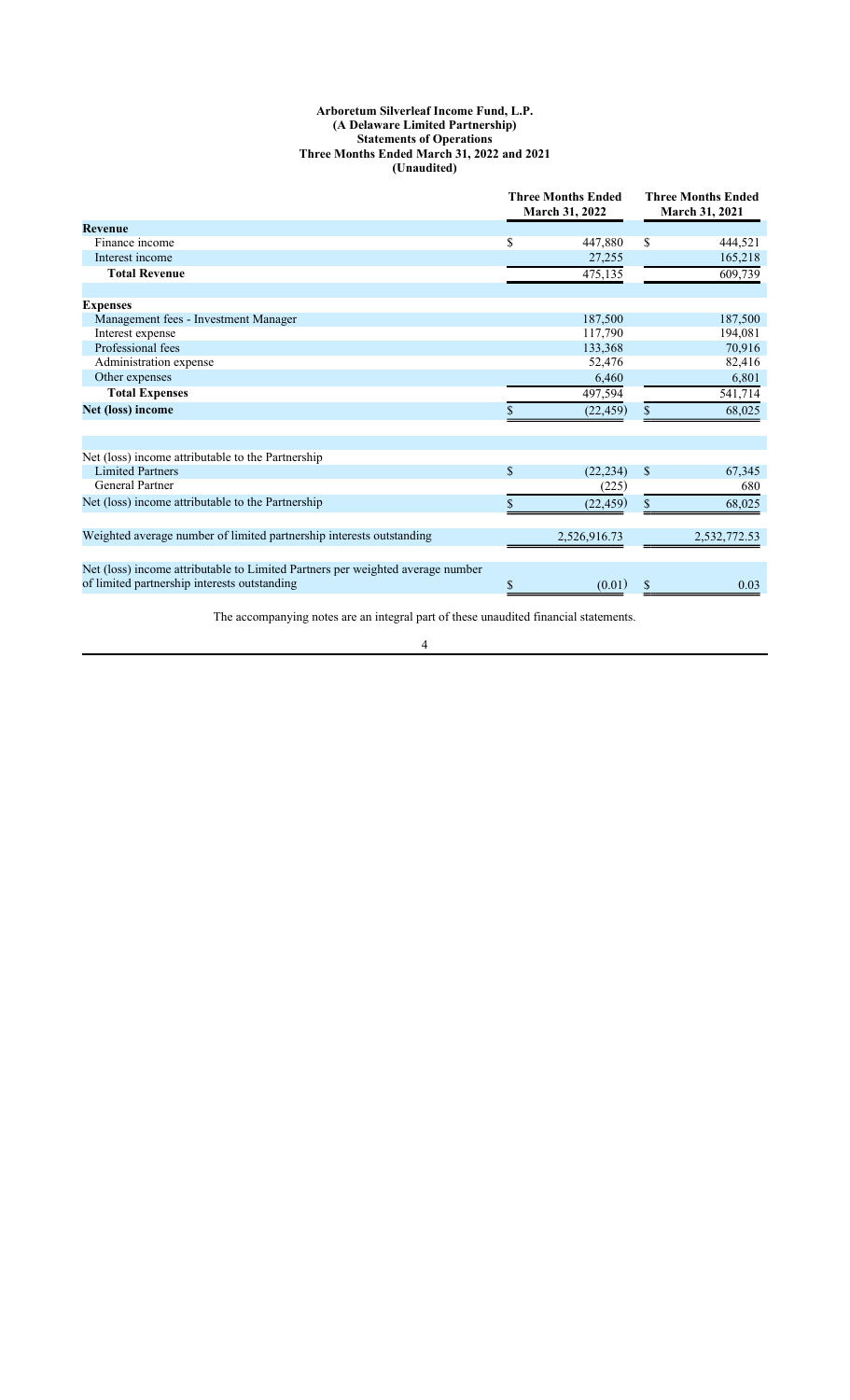#### **Arboretum Silverleaf Income Fund, L.P. (A Delaware Limited Partnership) Statements of Changes in Partners' Equity (Deficit) Three Months Ended March 31, 2022 and 2021 (Unaudited)**

|                                         | <b>Limited</b><br>Partnership<br><b>Interests</b> | <b>Total</b><br><b>Equity</b> | General<br>Partner | Limited<br><b>Partners</b> |
|-----------------------------------------|---------------------------------------------------|-------------------------------|--------------------|----------------------------|
| Balance, January 1, 2022                | 2,526,916.73                                      | 15,322,084                    | (77, 635)          | 15,399,719                 |
| Net loss<br>Distributions to partners   |                                                   | (22, 459)<br>(730)            | (225)              | (22, 234)<br>(730)         |
| Balance, March 31, 2022                 | 2,526,916.73                                      | 15,298,895                    | (77, 860)<br>S     | 15,376,755<br>S.           |
|                                         | Limited<br>Partnership<br><b>Interests</b>        | <b>Total</b><br><b>Equity</b> | General<br>Partner | Limited<br><b>Partners</b> |
| Balance, January 1, 2021                | 2,532,772.53                                      | 15,192,999                    | (79, 407)          | 15,272,406                 |
| Net income<br>Distributions to partners | $\qquad \qquad \blacksquare$                      | 68,025<br>(3,689)             | 680                | 67,345<br>(3,689)          |
| Balance, March 31, 2021                 | 2,532,772.53                                      | 15,257,335                    | (78, 727)          | 15,336,062                 |

The accompanying notes are an integral part of these unaudited financial statements.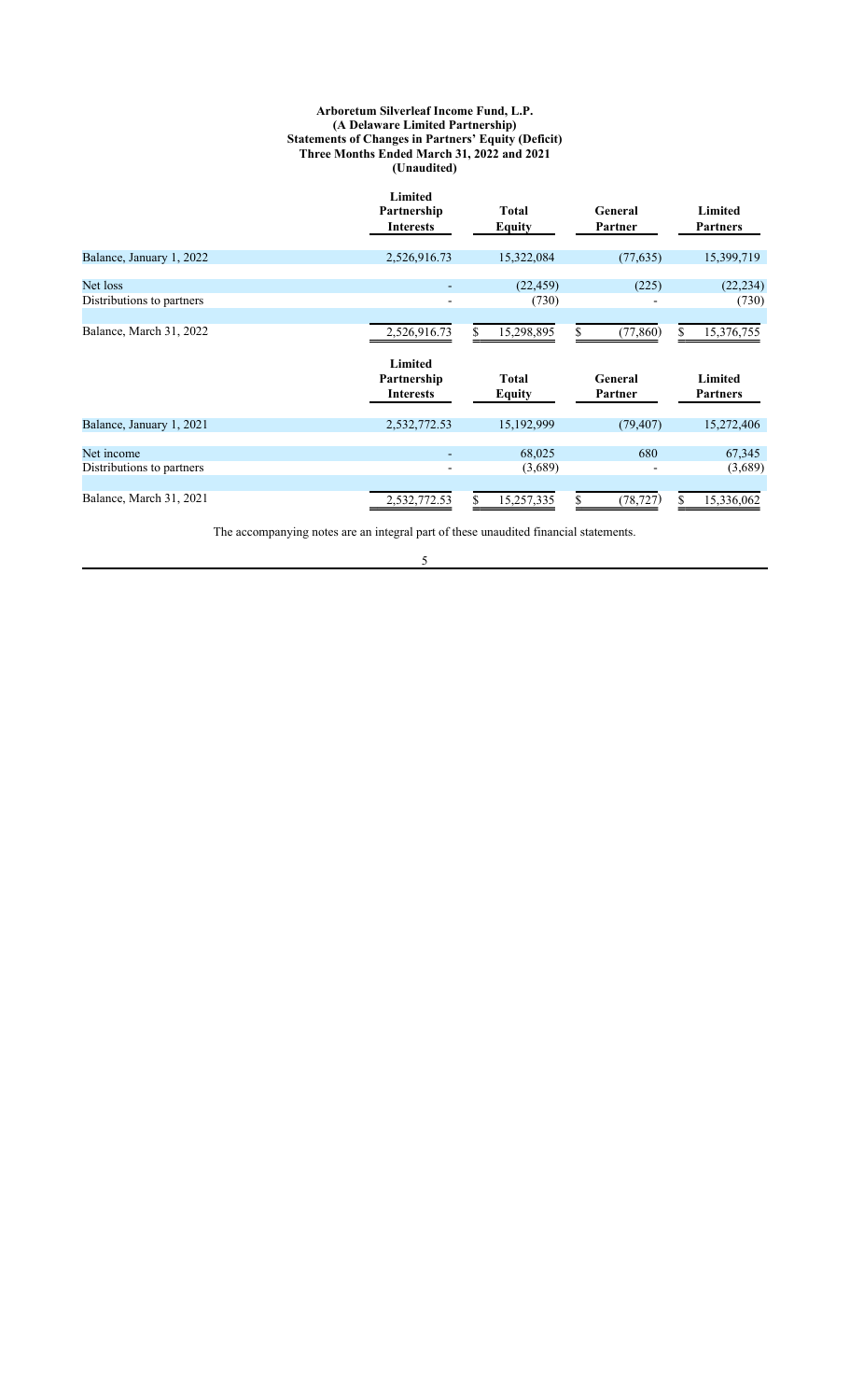#### **Arboretum Silverleaf Income Fund, L.P. (A Delaware Limited Partnership) Statements of Cash Flows (Unaudited)**

|                                                                         | <b>Three Months Ended</b><br>March 31, 2022 | <b>Three Months Ended</b><br>March 31, 2021 |  |
|-------------------------------------------------------------------------|---------------------------------------------|---------------------------------------------|--|
| Cash flows from operating activities:                                   |                                             |                                             |  |
| Net (loss) income                                                       | \$<br>(22, 459)                             | \$<br>68,025                                |  |
|                                                                         |                                             |                                             |  |
| Change in operating assets and liabilities:                             |                                             |                                             |  |
| Other assets                                                            | 616,241                                     | 2,267,987                                   |  |
| Accounts payable and accrued liabilities                                | 15,911                                      | 14,331                                      |  |
| Accrued interest on loan payable                                        | (12, 406)                                   | (34, 619)                                   |  |
| Security deposit payable                                                | 25,000                                      | 25,000                                      |  |
| Deferred revenue                                                        | (39,280)                                    | 214,575                                     |  |
| Net cash provided by operating activities                               | 583,007                                     | 2,555,299                                   |  |
|                                                                         |                                             |                                             |  |
| Cash flows from investing activities:                                   |                                             |                                             |  |
| Change in leases, net                                                   | 1,441,020                                   | (1,872,762)                                 |  |
| Origination and purchases of loans receivable, net of amortization,     |                                             |                                             |  |
| prepayments and satisfactions                                           | 105,264                                     | 821,653                                     |  |
| Net cash provided by (used in) investing activities                     | 1.546.284                                   | (1,051,109)                                 |  |
| Cash flows from financing activities:                                   |                                             |                                             |  |
| Cash received from loan payable                                         | 800,000                                     | 2,800,000                                   |  |
| Repayments of loan payable                                              | (2,840,769)                                 | (3,419,717)                                 |  |
| Cash paid for Limited Partner distributions                             | (730)                                       | (259, 051)                                  |  |
| Net cash used in financing activities                                   | (2,041,499)                                 | (878, 768)                                  |  |
|                                                                         |                                             |                                             |  |
| Net increase in cash and cash equivalents                               | 87,792                                      | 625,422                                     |  |
| Cash and cash equivalents, beginning of period                          | 194,680                                     | 1,838,659                                   |  |
| Cash and cash equivalents, end of period                                | \$<br>282,472                               | \$<br>2,464,081                             |  |
| Supplemental disclosure of other cash flow information:                 |                                             |                                             |  |
| Cash paid for interest                                                  | \$<br>130,196                               | \$<br>228,701                               |  |
| Supplemental disclosure of non-cash investing and financing activities: |                                             |                                             |  |
| Reclassification of other assets to investment in finance leases        |                                             | 645.050                                     |  |
|                                                                         | \$                                          | \$                                          |  |

The accompanying notes are an integral part of these unaudited financial statements.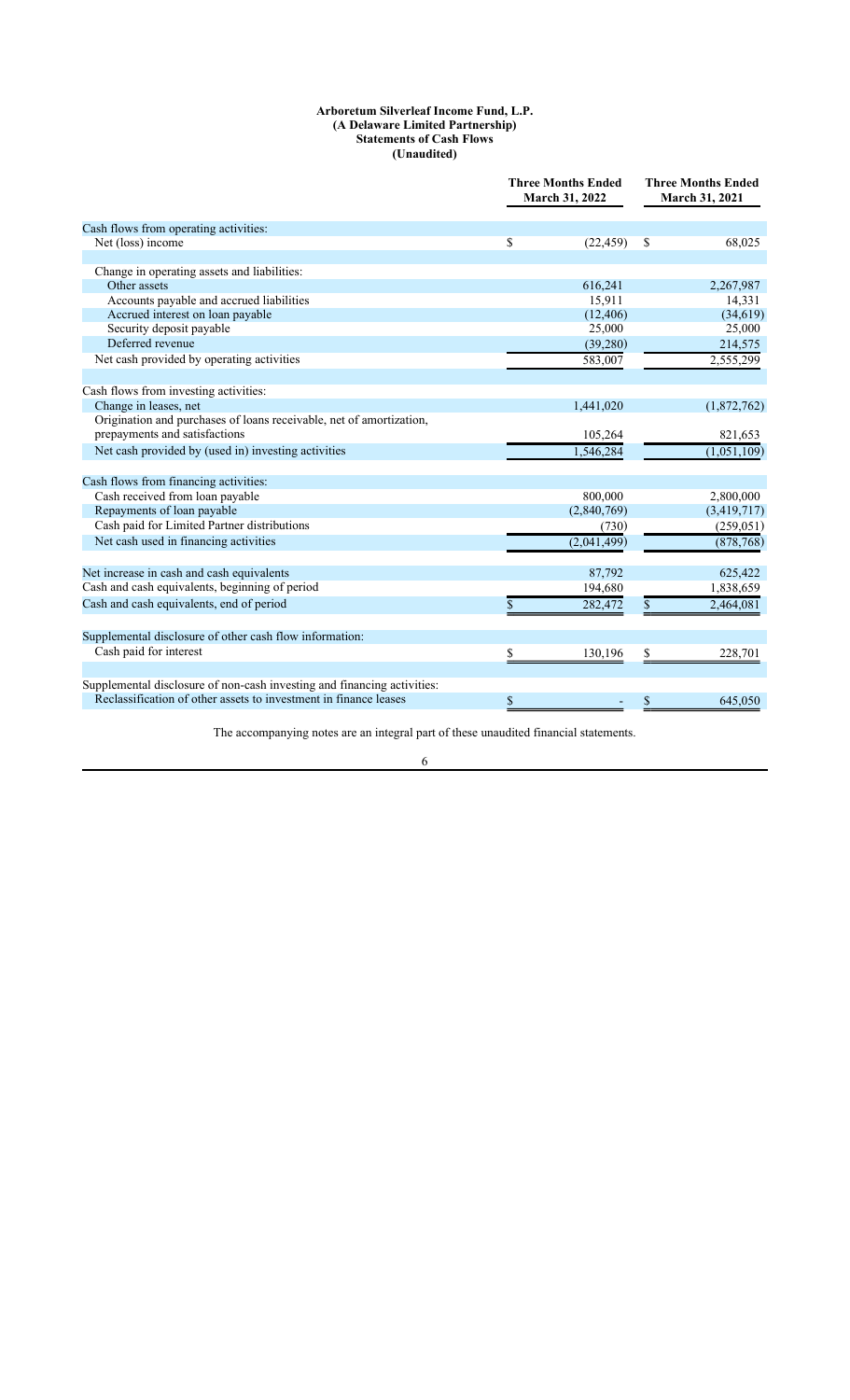#### **Arboretum Silverleaf Income Fund, L.P. (A Delaware Limited Partnership) Notes to Financial Statements Three Months Ended March 31, 2022 and 2021 (Unaudited)**

### **1. Organization and Nature of Operations.**

*Organization* – Arboretum Silverleaf Income Fund, L.P. (the "Partnership") was formed on January 14, 2016, as a Delaware limited partnership. The Partnership is engaged in a single business segment, the ownership and investment in leased equipment and related financings which includes: (i) purchasing equipment and leasing it to third-party end users; (ii) providing equipment and other asset financing; (iii) acquiring equipment subject to lease; and (iv) acquiring ownership rights (residual value interests) in leased equipment at lease expiration. The Partnership will terminate no later than December 31, 2040.

*Nature of Operations –* The principal investment strategy of the Partnership is to invest in business-essential, revenue-producing (or cost-saving) equipment or other physical assets with high in-place value and long, relative to the investment term, economic life and other financings. The Partnership executes its investment strategy by making investments in equipment already subject to lease or originating equipment leases and loans in such equipment, which will include: (i) purchasing equipment and leasing it to third-party end users; (ii) providing equipment and other asset financings; (iii) acquiring equipment subject to lease; and (iv) acquiring ownership rights (residual value interests) in leased equipment at lease expiration. From time to time, the Partnership may also purchase equipment and sell it directly to its leasing customers. The Partnership may use other investment structures that Arboretum Investment Advisors, LLC (the "Investment Manager") believes will provide the Partnership with an appropriate level of security, collateralization, and flexibility to optimize its return on its investment while protecting against downside risk. In many cases, the structure will include the Partnership holding title to or a priority or controlling position in the equipment or other asset.

The General Partner of the Partnership is ASIF GP, LLC (the "General Partner"), a wholly-owned subsidiary of the Partnership's Investment Manager. Both the Partnership's General Partner and its Investment Manager are Delaware limited liability companies. The General Partner manages and controls the day to day activities and operations of the Partnership, pursuant to the terms of the Limited Partnership Agreement. The General Partner paid an aggregate capital contribution of \$100 for a 1% interest in the Partnership's income, losses and distributions. The Investment Manager makes all investment decisions and manages the investment portfolio of the Partnership. The Partnership's income, losses and distributions are allocated 99% to the Limited Partners and 1% to the General Partner until the Limited Partners have received total distributions equal to their capital contributions plus an 8% per year, compounded annually, cumulative return on their capital contributions. After such time, all income, losses and distributable cash will be allocated 80% to the Limited Partners and 20% to the General Partner. The Partnership expects to conduct its activities for at least six years and divide the Partnership's life into three distinct stages: (i) the Offering Period, (ii) the Operating Period and (iii) the Liquidation Period. The Offering Period began on August 11, 2016 and concluded on March 31, 2019. The Operating Period commenced on October 3, 2016 and concluded on October 3, 2021. The Liquidation Period which commenced on October 4, 2021, is the period in which the Partnership will sell its assets in the ordinary course of business and will last two years, unless it is extended, at the sole discretion of the General Partner.

During our Operating Period, we intended to pay cash distributions on a quarterly basis to our Limited Partners at 1.5% per quarter, the equivalent rate of 6.0% per annum, of each Limited Partners' capital contribution (pro-rated to the date of admission for each Limited Partner). Since June 30, 2017, our distribution rate has been 6.5% annually, paid quarterly at 1.625%, of capital contributions. Beginning as of March 31, 2018, we increased our distribution to 7.0% annually, paid quarterly at 1.75% of capital contributions. Beginning as of June 30, 2018, we increased our distribution to 7.5%, paid quarterly at 1.875% of capital contributions. Beginning as of September 30, 2018 we increased our distribution to 8.0%, paid quarterly at 2.00% of capital contributions. Beginning as of June 30, 2020, we decreased our distribution to 4.0%, paid quarterly at 1.00% of capital contributions. The amount and rate of cash distributions could vary and are not guaranteed. During the three months ended March 31, 2022, we made quarterly cash distributions to our Limited Partners totaling \$730. At March 31, 2022, the Partnership did not declare or accrue distributions due to the economic uncertainties from COVID-19. At March 31, 2022, the Partnership had a distribution payable to the General Partner of \$49,335. During the three months ended March 31, 2021, we made quarterly cash distributions to our Limited Partners totaling \$259,051. At March 31, 2021, the Partnership did not declare or accrue distributions due to the economic uncertainties from COVID-19. At March 31, 2021, the Partnership had a distribution payable to the General Partner of \$48,698.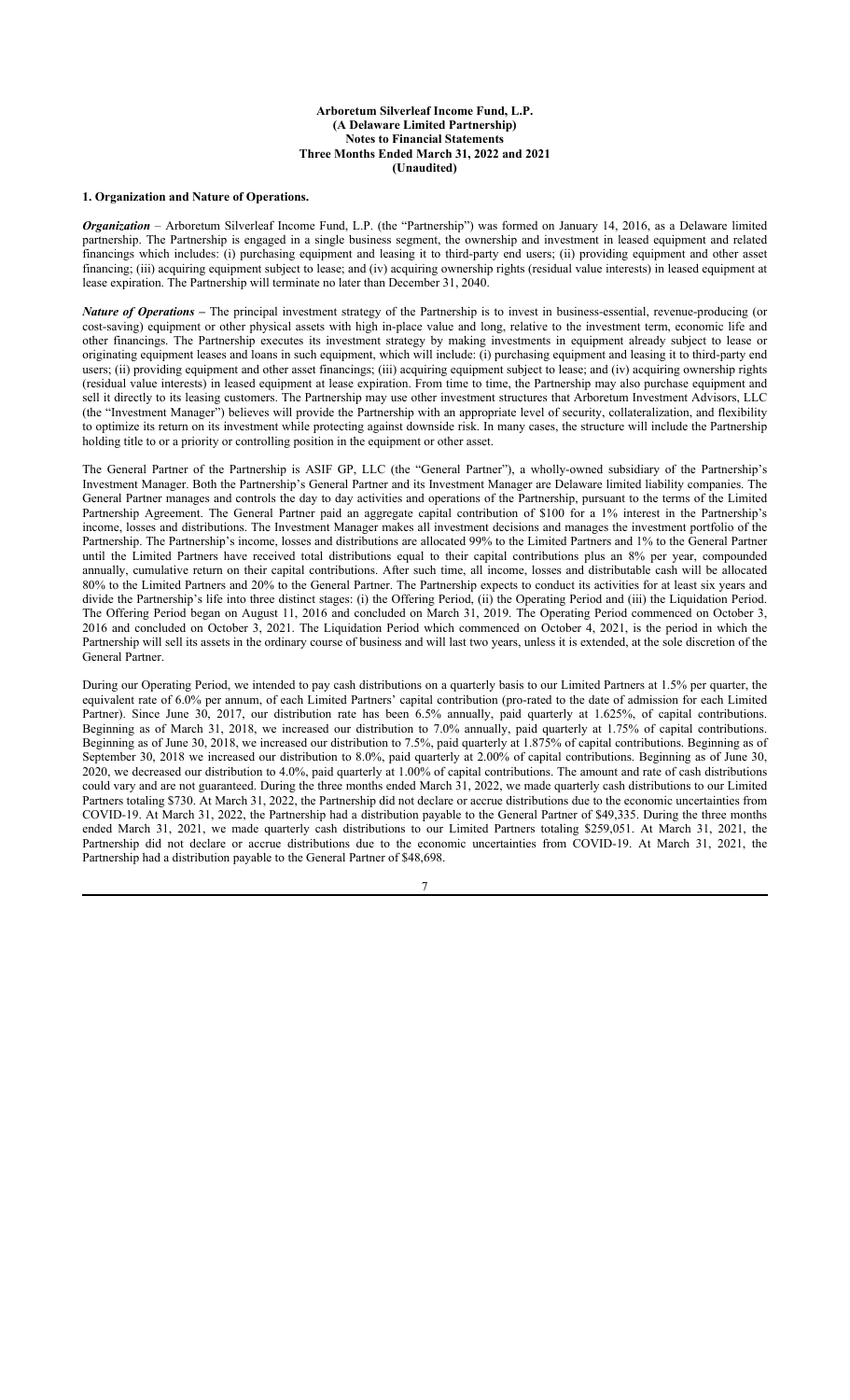#### **2. Summary of Significant Accounting Policies.**

*Basis of Presentation* — The interim balance sheets, statements of operations, statement of changes in partners' equity and statements of cash flows of the Partnership at March 31, 2022 and 2021 and for the three months ended March 31, 2022 and 2021 are unaudited and have been prepared in accordance with accounting principles generally accepted in the United States of America ("U.S. GAAP") for interim financial information and pursuant to the rules and regulations of the SEC with respect to Form 10-Q and Article 8 of Regulation S-X. Accordingly, they do not include all of the information and footnotes required by U.S. GAAP for complete financial statements. The unaudited interim financial statements furnished reflect all adjustments (consisting of normal recurring adjustments) which are, in the opinion of management, necessary for a fair statement of the results for the interim periods presented. The results reported in these interim financial statements should not necessarily be taken as indicative of results that may be expected for the entire year. These unaudited interim financial statements should be read in conjunction with the financial statements and notes contained in the Partnership's annual report on Form 10-K, as filed with the SEC on March 31, 2022.

*Use of Estimates* — The preparation of interim financial statements in conformity with U.S. GAAP requires the General Partner and Investment Manager to make estimates and assumptions that affect the reported amounts of assets and liabilities and the disclosure of contingent assets and liabilities as of the date of the interim financial statements and the reported amounts of revenue and expenses during the reporting period. Significant estimates primarily include the determination of allowances for doubtful lease, notes and loan accounts, depreciation and amortization, impairment losses, estimated useful lives, and residual values. Actual results could differ from those estimates.

*Cash and Cash Equivalents* — The Partnership considers all highly liquid investments with an original maturity of three months or less when purchased to be cash equivalents. Cash and cash equivalents consist of funds maintained in checking and money market accounts maintained at financial institutions.

The Partnership's cash and cash equivalents are held principally at one financial institution and at times may exceed federally insured limits. The Partnership has placed these funds in a full service commercial financial institution in order to minimize risk relating to exceeding insured limits.

*Credit Risk* — In the normal course of business, the Partnership is exposed to credit risk. Credit risk is the risk that the Partnership's counterparty to an agreement either has an inability or unwillingness to make contractually required payments. The Partnership expects concentrations of credit risk with respect to lessees to be dispersed across different industry segments and different regions of the world.

*Lease Classification and Revenue Recognition* — The Partnership records revenue based upon the lease classification determined at the inception of the transaction and based upon the terms of the lease or when there are significant changes to the lease terms.

The Partnership leases equipment to third parties and each such lease may be classified as either a finance lease or an operating lease. Initial direct costs are capitalized and amortized over the term of the related lease for a finance lease. For an operating lease, initial direct costs are included as a component of the cost of the equipment and depreciated.

For finance leases, the Partnership records, at lease inception, the total minimum lease payments receivable from the lessee, the estimated unguaranteed residual value of the equipment upon lease termination, the initial direct costs, if any, related to the lease and the related unearned income. Unearned income represents the difference between the sum of the minimum lease payments receivable plus the estimated unguaranteed residual value, minus the cost of the leased equipment. Unearned income is recognized as finance income over the term of the lease using the effective interest rate method.

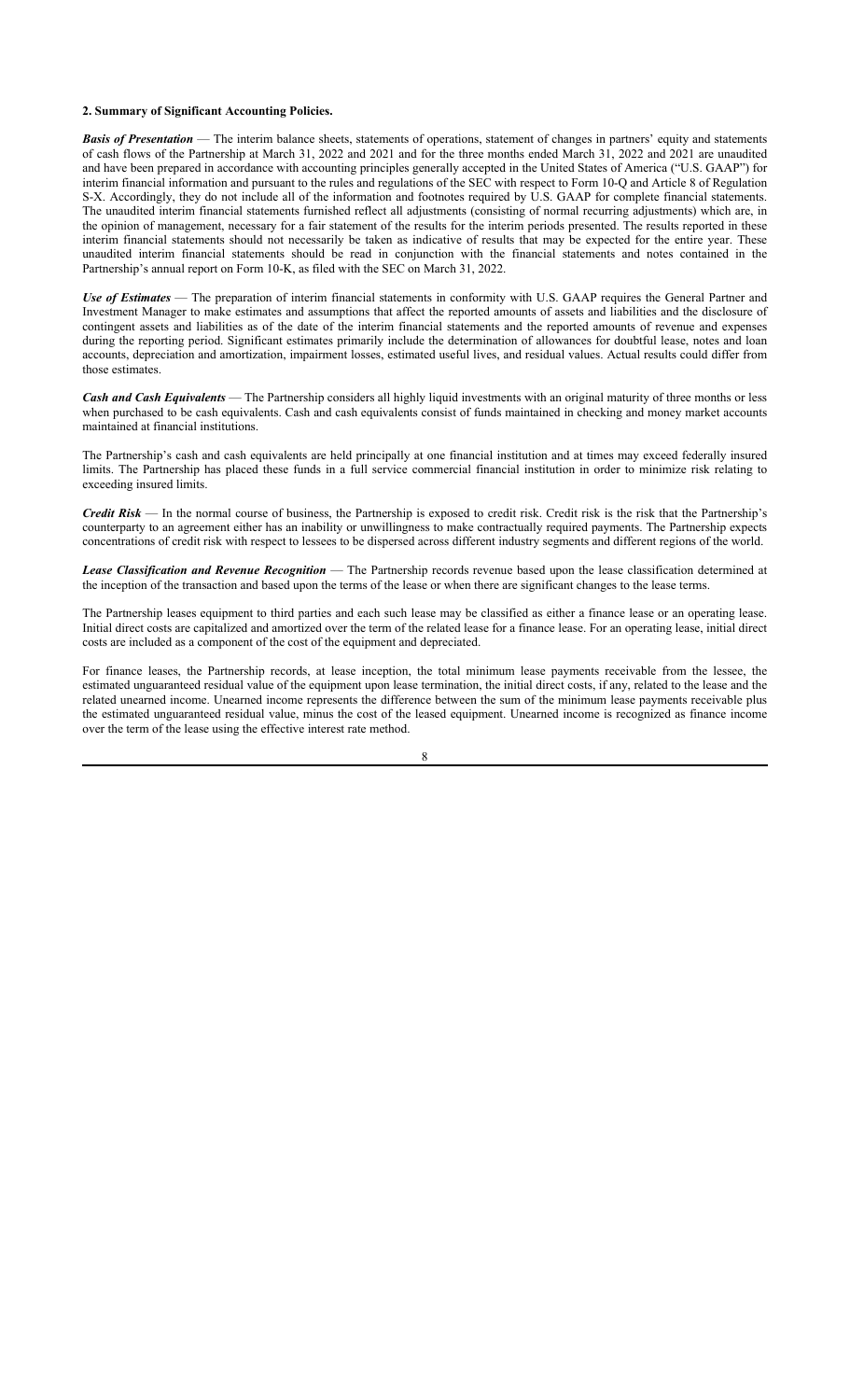For operating leases, rental income is recognized on the straight line basis over the lease term. Billed and uncollected operating lease receivables will be included in accounts receivable. Accounts receivable are stated at their estimated net realizable value. Rental income received in advance is the difference between the timing of the cash payments and the income recognized on the straight line basis.

The investment committee of the Investment Manager approves each new equipment lease, financing transaction, and lease acquisition. As part of this process it determines the unguaranteed residual value, if any, to be used once the acquisition has been approved. The factors considered in determining the unguaranteed residual value include, but are not limited to, the creditworthiness of the potential lessee, the type of equipment being considered, how the equipment is integrated into the potential lessees' business, the length of the lease the industry in which the potential lessee operates and the secondary market value of the equipment. Unguaranteed residual values are reviewed for impairment in accordance with the Partnership's policy relating to impairment review.

The residual value assumes, among other things, that the asset will be utilized normally in an open, unrestricted and stable market. Short-term fluctuations in the marketplace are disregarded, and it is assumed that there is no necessity either to dispose of a significant number of the assets, if held in quantity, simultaneously or to dispose of the asset quickly. The residual value is calculated using information from various external sources, such as trade publications, auction data, equipment dealers, wholesalers and industry experts, as well as inspection of the physical asset and other economic indicators.

*Collateralized Loans Receivable, Net* — Collateralized loans receivable are reported in the financial statements as the outstanding principal balance net of any unamortized deferred fees, and premiums or discounts on purchased loans. Costs to originate loans, if any, are reported as other assets in the financial statements and amortized to expense over the estimated life of the loan. Income is recognized over the life of the note agreement. On certain collateralized loans receivable, specific payment terms were reached requiring prepayments which resulted in the recognition of unearned interest income. Unearned income, discounts and premiums, if any, are amortized to interest income in the statements of operations using the effective interest rate method. Collateralized loans receivable are generally placed in a non-accrual status when payments are more than 90 days past due and all unpaid accrued interest is reversed. Additionally, the Investment Manager periodically reviews the creditworthiness of companies with payments outstanding less than 90 days. Based upon the Investment Manager's judgment, accounts may be placed in a non-accrual status. Accounts on a non-accrual status are only returned to an accrual status when the account has been brought current and the Partnership believes recovery of the remaining unpaid receivable is probable. Revenue on non-accrual accounts is recognized only when cash has been received.

*Finance Lease Receivables and Allowance for Loan and Lease Accounts* — In the normal course of business, the Partnership provides credit or financing to its customers, performs credit evaluations of these customers, and maintains reserves for potential credit losses. These credit or financing transactions are normally collateralized by the equipment being financed. In determining the amount of allowance for doubtful lease, notes and loan accounts, the Investment Manager considers historical credit losses, the past due status of receivables, payment history, and other customer-specific information, including the value of the collateral. The past due status of a receivable is based on its contractual terms. Expected credit losses are recorded as an allowance for doubtful lease, notes and loan accounts. Receivables are written off when the Investment Manager determines they are uncollectible. At March 31, 2022, an allowance for doubtful lease, notes and loan accounts is not provided since, in the opinion of the Investment Manager, all accounts recorded were deemed collectible. At December 31, 2021, an impairment was determined to exist for other assets and an impairment loss was recorded. There is a provision for loan and lease losses of \$443,605.

*Long-lived Asset Impairments* — The Partnership assesses the impairment of long-lived assets with determinable useful lives whenever events or changes in business circumstances indicate that the carrying amount of an asset may not be recoverable (a triggering event). When such events occur, management determines whether there has been impairment by comparing the anticipated undiscounted net future cash flows to the related asset's carrying value. If impairment exists, the asset is written down to its estimated carrying value. There was no evidence of a triggering event for the three months ended March 31, 2022 and for the year ended December 31, 2021.

*Income Taxes* — As a partnership, no provision for income taxes is recorded since the liability for such taxes is the responsibility of each of the Partners rather than the Partnership. The Partnership's income tax returns are subject to examination by the federal and state taxing authorities, and changes, if any, could adjust the individual income tax of the Partners.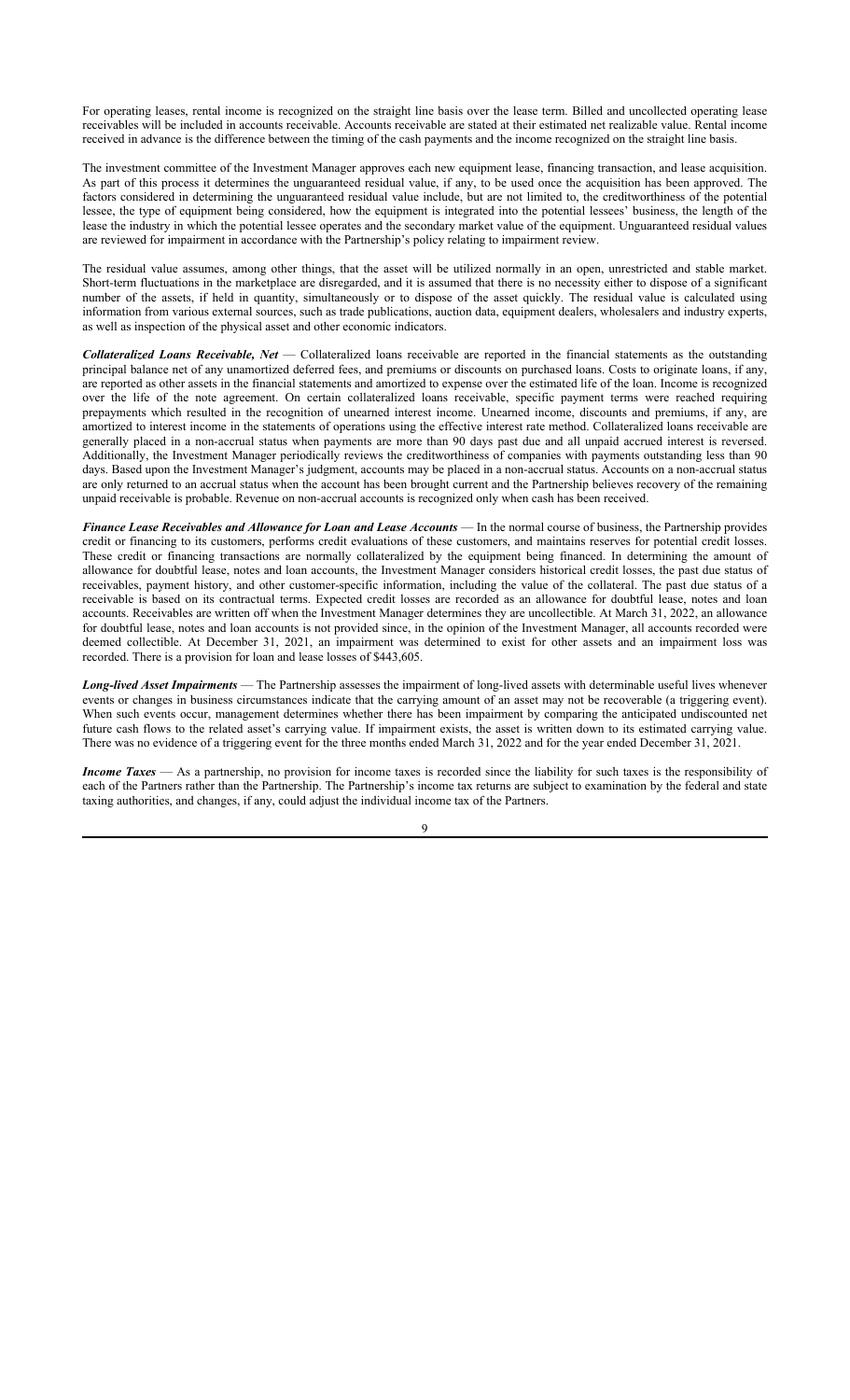The Partnership is subject to the Bipartisan Budget Act of 2015 ("BBA"), which, among other requirements, stipulates that any tax liability incurred based on an IRS tax examination will become due by the Partnership versus the partners of the Partnership. The Partnership, at its discretion, will be able to seek repayment from its partners or treat as a distribution of the individual partners' account to satisfy this obligation. The Partnership will treat any liability incurred as a deduction to equity. As of March 31, 2022, there were no expected liabilities to be incurred under the BBA.

The Partnership has adopted the provisions of Financial Accounting Standards Board's ("FASB") Topic 740, *Accounting for Uncertainty in Income Taxes.* This accounting guidance prescribes recognition thresholds that must be met before a tax position is recognized in the interim financial statements and provides guidance on de-recognition, classification, interest and penalties, accounting in interim periods, disclosure, and transition. Additionally, an entity may only recognize or continue to recognize tax positions that meet a "more likely than not" threshold. The Partnership has evaluated its entity level tax positions for the years ended December 31, 2021 and 2020, and does not expect any material adjustments to be made. The tax years 2021, 2020 and 2019 remain open to examination by the major taxing jurisdictions to which the Partnership is subject.

*Per Share Data* — Net income or loss attributable to Limited Partners per weighted average number of limited partnership interests outstanding is calculated as follows; the net income or loss allocable to the Limited Partners divided by the weighted average number of limited partnership interests outstanding during the period.

*Foreign Currency Transactions* — The Partnership has designated the United States of America dollar as the functional currency for the Partnership's investments denominated in foreign currencies. Accordingly, certain assets and liabilities are translated at either the reporting period exchange rates or the historical exchange rates, revenues and expenses are translated at the average rate of exchange for the period, and all transaction gains or losses are reflected in the statements of operations.

*Depreciation* — The Partnership records depreciation expense on equipment when the lease is classified as an operating lease. In order to calculate depreciation, the Partnership first determines the depreciable equipment cost, which is the cost less the estimated residual value. The estimated residual value is the Partnership's estimate of the value of the equipment at lease termination. Depreciation expense is recorded by applying the straight-line method of depreciation to the depreciable equipment cost over the lease term.

#### *Recent Accounting Pronouncements*

In June 2016, the FASB issued ASU 2016-13, Financial Instruments - Credit Losses (Topic 326): Measurement of Credit Losses on Financial Instruments ("ASU 2016-13"), which requires credit losses on most financial assets measured at amortized cost and certain other instruments to be measured using an expected credit loss model (referred to as the current expected credit loss (CECL) model). Under this model, entities will estimate credit losses over the entire contractual term of the instrument from the date of initial recognition of that instrument. Current US GAAP is based on an incurred loss model that delays recognition of credit losses until it is probable the loss has been incurred. Accordingly, it is anticipated that credit losses will be recognized earlier under the CECL model than under the incurred loss model. ASU 2016-13 was to be effective for fiscal periods beginning after December 15, 2019 and must be adopted as a cumulative effect adjustment to retained earnings. In July 2019, the FASB decided to add a project to its technical agenda to propose staggered effective dates for certain accounting standards, including ASU 2016-13. The FASB has approved an approach that ASU 2016-13 will be effective for Public Business Entities that are SEC filers, excluding smaller reporting companies such as the Partnership, for fiscal years beginning after December 15, 2019 and interim periods within those fiscal years. For all other entities, including smaller reporting companies like the Partnership, ASU 2016-13 will be effective for fiscal years beginning after December 15, 2022, including interim periods within those fiscal years. For all entities, early adoption will continue to be permitted; that is, early adoption is allowed for fiscal years beginning after December 15, 2018, including interim periods within those fiscal years (that is, effective January 1, 2019, for calendar-year-end companies). On November 15, 2019, the FASB delayed the effective date of FASB ASC Topic 326 for certain small public companies and other private companies. As amended, the effective date of ASC Topic 326 was delayed until fiscal years beginning after December 15, 2022 for SEC filers that are eligible to be smaller reporting companies under the SEC's definition, as well as private companies and not-for-profit entities. Nothing in this staff interpretation 3 should be read to accelerate or delay the effective dates of the standard as modified by the FASB. The Partnership is currently evaluating the impact of this guidance on its interim financial statements.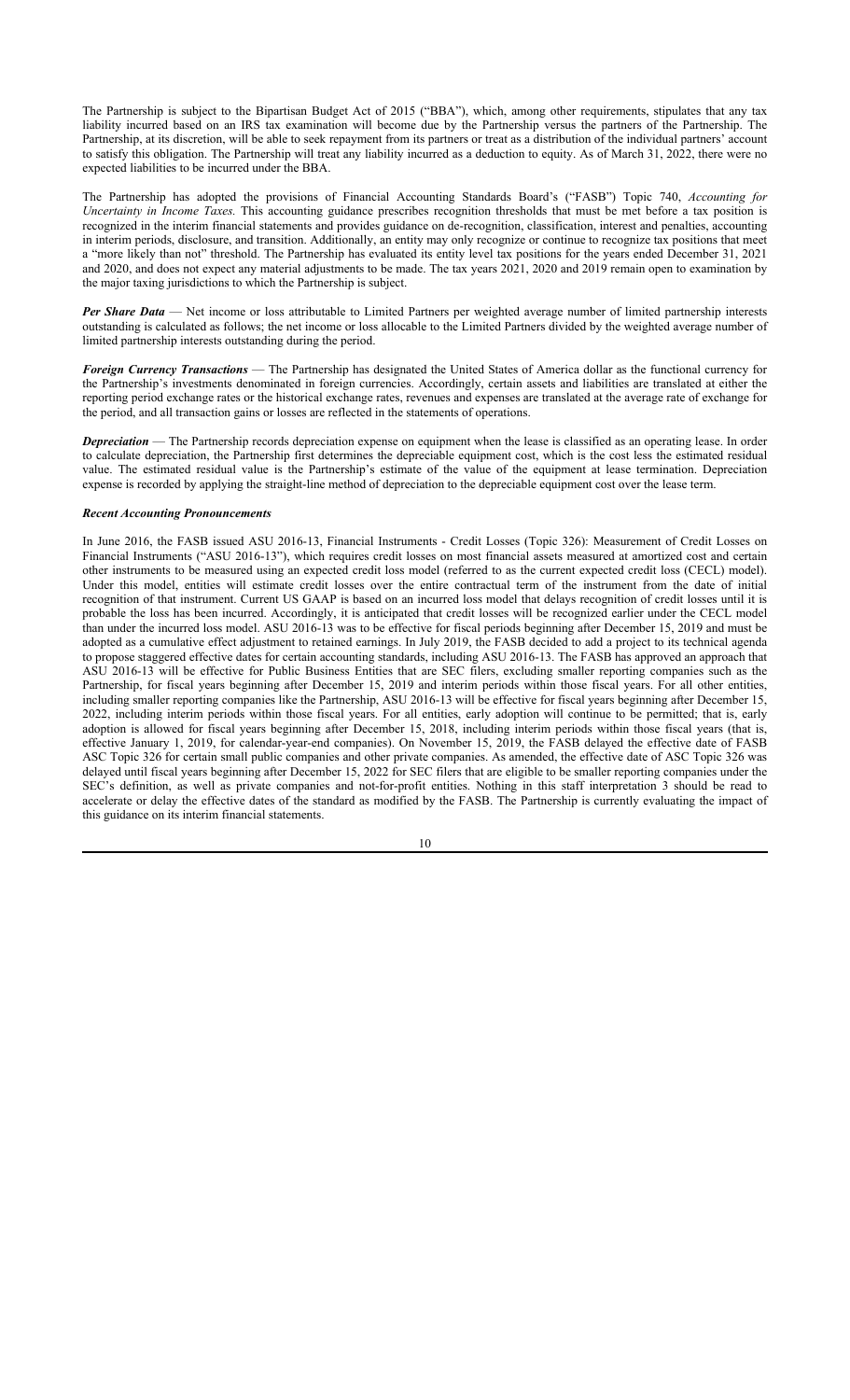During March 2020, the FASB issued ASU 2020-04, Facilitation of the Effects of Reference Rate Reform on Financial Reporting. ASU 2020-04 provides optional expedients and exceptions for applying generally accepted accounting principles ("GAAP") to contracts, hedging relationships, and other transactions that reference LIBOR or another reference rate expected to be discontinued because of reference rate reform, if certain criteria are met. Entities may elect the optional expedients and exceptions included in ASU 2020-04 as of March 12, 2020 and through December 31, 2022. The Partnership is currently assessing the effect that electing the optional expedients and exceptions included in ASU 2020-04 would have on its results of operations, financial position and cash flows.

Management does not believe that any other recently issued, but not yet effective accounting pronouncements, if adopted, would have a material effect on the interim financial statements.

#### **3. Related Party Transactions.**

The General Partner is responsible for the operations of the Partnership and the Investment Manager makes all investment decisions and manages the investment portfolio of the Partnership. The Partnership reimburses the General Partner for actual incurred organizational and offering costs not to exceed 1.5% of all capital contributions received by the Partnership. Because organizational and offering expenses will be paid, as and to the extent they are incurred, organizational and offering expenses may be drawn disproportionately to the gross proceeds of each closing. The Offering Period concluded on March 31, 2019 with the Partnership receiving \$24,718,035 in total capital contributions and as a result, organizational and offering expenses were limited to \$370,770 or 1.5% of total equity raised. The Partnership paid the General Partner an allowance for organizational and offering expenses totaling \$926,374, and as a result, the General Partner and/or its Investment Manager were required to reimburse the Partnership organizational and offering expenses of \$555,604. At March 31, 2022 and 2021, the Partnership has a due from its Investment Manager balance of \$330,702 and \$407,595, respectively which is included in Other Assets in the balance sheets. The General Partner also has a promotional interest in the Partnership equal to 20% of all distributed distributable cash, after the Partnership has provided an 8% cumulative return, compounded annually, to the Limited Partners on their capital contributions. The General Partner has a 1% interest in the profits, losses and distributions of the Partnership. The General Partner will initially receive 1% of all distributed distributable cash, which was accrued at March 31, 2022 and 2021.

The Partnership pays the Investment Manager during the Offering Period, Operating Period and the Liquidation Period a management fee equal to the greater of, (i) 2.5% per annum of the aggregate offering proceeds, payable monthly in advance or (ii) \$62,500 per month. For the three months ended March 31, 2022 and 2021, the Partnership paid \$187,500 in management fee expense to the Investment Manager.

The Partnership pays the Investment Manager during the Operating Period a structuring fee in an amount equal to 1.5% of each cash investment made, including reinvestments, payable on the date each such investment is made. For the three months ended March 31, 2022 and 2021, the Partnership accrued \$4,376 and \$44,524, respectively, of structuring fees to the Investment Manager.

#### **4. Investments in Finance Leases.**

At March 31, 2022 and December 31, 2021, net investments in finance leases consisted of the following:

|                                       | <b>March 31, 2022</b> |  | December 31, 2021 |
|---------------------------------------|-----------------------|--|-------------------|
|                                       | (unaudited)           |  |                   |
| Minimum rents receivable              | 18,414,142            |  | 19,912,015        |
| Estimated unguaranteed residual value | 71.616                |  | 71,616            |
| Unearned income                       | (2,177,774)           |  | (2,234,627)       |
| Total                                 | 16,307,984            |  | 17,749,004        |
|                                       |                       |  |                   |

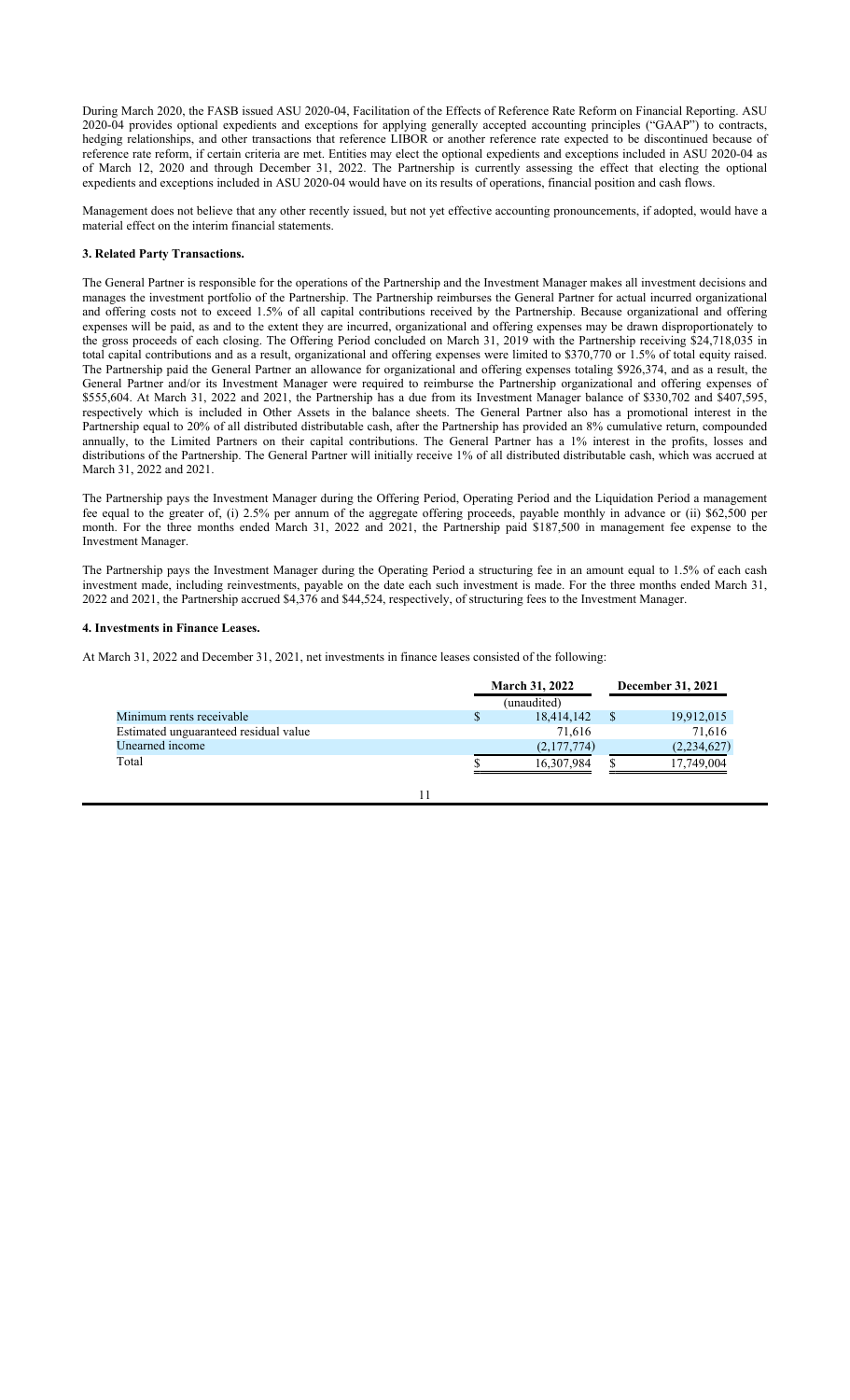#### **5. Collateralized Loans Receivable.**

The Partnership has no allowance for loan losses or nonperforming loans at March 31, 2022 and December 31, 2021. The future principal maturities of the Partnership's performing collateralized loans receivable at March 31, 2022 are as follows:

| As of March 31, (unaudited) |        |         |
|-----------------------------|--------|---------|
| 2023                        | ¢<br>Φ | 396,040 |
| 2024                        |        | 282,122 |
| 2025                        |        | 182,707 |
| 2026                        |        |         |
| 2027                        |        |         |
| Thereafter                  |        |         |
| Total                       |        | 860,869 |

#### **6. Other Assets.**

As of March 31, 2022, other assets of \$5,181,318 primarily consists of equipment that is off lease and currently being remarketed for release/sale and is primarily made up of \$3,122,297 related to infrastructure equipment, \$400,000 related to fish processing equipment, and \$1,314,893 related to specialty trucks. As of December 31, 2021, other assets of \$5,797,559 primarily consists of equipment that is off lease and currently being remarketed for release/sale and is primarily made up of \$3,122,297 related to infrastructure equipment, \$400,000 related to fish processing equipment, and \$1,865,118 related to specialty trucks.

#### **7. Loan Payable.**

On October 18, 2019, the Partnership entered into a loan and security agreement with a third party lender for a \$25,000,000 loan facility (of which \$20,000,000 is a Term Loan and \$5,000,000 is a Revolving Loan) with a maturity date of October 18, 2022. In December 2021, the loan and security agreement was amended primarily by amending the maximum Term Loan and Revolver Loan amounts (\$10,000,000 is a Term Loan and \$15,000,000 is a Revolving Loan) and extending the maturity date to October 18, 2023. During the three months ended March 31, 2021 and the year ended December 31, 2021, the Partnership borrowed a total of \$800,000 and \$12,560,000, respectively under the Term and Revolver Loans. Interest on the drawn funds shall accrue at a rate of 3 month LIBOR Rate (with a floor of 1%) plus 5.85% per annum (6.85% as of March 31, 2021 and 6.85% as of December 31, 2021). During the three months ended March 31, 2022 and the year ended December 31, 2021, the Partnership repaid total principal of \$16,700,614 and \$16,700,614, respectively. During the three months ended March 31, 2022 and 2021, the Partnership accrued interest expense of \$117,790 and \$194,081, respectively.

The future maturities of the Partnership's loan payable at March 31, 2022 are as follows:

| <b>Years ending March 31, (unaudited)</b> |           |
|-------------------------------------------|-----------|
| 2023                                      | 6.099.063 |
| Total                                     | 6.099.063 |

#### **8. Fair Value of Financial Instruments**

The Partnership's carrying value of cash and cash equivalents, accounts payable and accrued liabilities, and other liabilities, approximate fair value due to their short term maturities.

Fair value measurements and disclosures are based on a fair value hierarchy as determined by significant inputs used to measure fair value. The three levels of inputs within the fair value hierarchy are defined as follows:

Level 1- Quoted prices in active markets for identical assets or liabilities. An active market for the asset or liability is a market in which transactions for the asset or liability occur with sufficient frequency and volume to provide pricing information on an ongoing basis.

Level 2 - Quoted prices for similar instruments in active markets, quoted prices for identical or similar instruments in markets that are not active, and model-based valuations in which all significant inputs are observable in the market.

Level 3 - Valuation is modeled using significant inputs that are unobservable in the market. These unobservable inputs reflect the Company's own estimates of assumptions that market participants would use in pricing the asset or liability.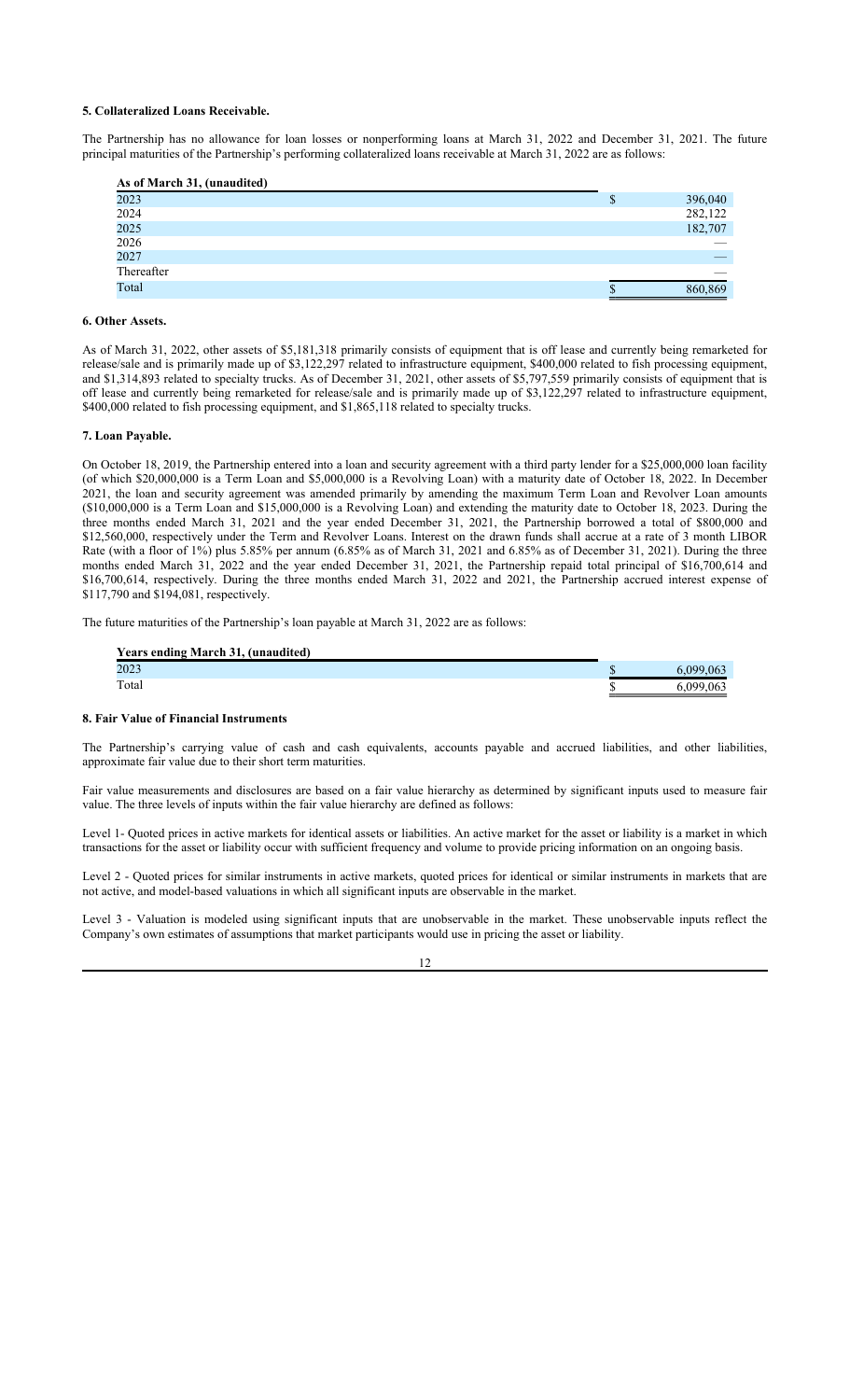The Partnership's carrying values and approximate fair values of its financial instruments were as follows:

|                                 | March 31, 2022    |               |                | December 31, 2021 |               |       |
|---------------------------------|-------------------|---------------|----------------|-------------------|---------------|-------|
|                                 | Carrying<br>Value | Fair<br>Value | Level          | Carrying<br>Value | Fair<br>Value | Level |
|                                 | (unaudited)       | (unaudited)   |                |                   |               |       |
| <b>Assets:</b>                  |                   |               |                |                   |               |       |
| Collateralized loans receivable | 865,701           | 865,701<br>S. | 3              | 970,965           | \$970,965     | 3     |
| <b>Liabilities:</b>             |                   |               |                |                   |               |       |
| Loan payable                    | \$6,136,129       | \$6,136,129   | $\overline{2}$ | \$8,189,304       | \$8,189,304   | C     |

#### **9. Indemnifications**

The Partnership enters into contracts that contain a variety of indemnifications. The Partnership's maximum exposure under these arrangements is not known.

In the normal course of business, the Partnership enters into contracts of various types, including lease contracts, contracts for the sale or purchase of lease assets, loan agreements and management contracts. It is prevalent industry practice for most contracts of any significant value to include provisions that each of the contracting parties, in addition to assuming liability for breaches of the representations, warranties, and covenants that are part of the underlying contractual obligations, to also assume an obligation to indemnify and hold the other contractual party harmless for such breaches, and for harm caused by such party's gross negligence and willful misconduct, including, in certain instances, certain costs and expenses arising from the contract. Generally, to the extent these contracts are performed in the ordinary course of business under the reasonable business judgment of the General Partner and the Investment Manager, no liability will arise as a result of these provisions. The General Partner and Investment Manager knows of no facts or circumstances that would make the Partnership's contractual commitments outside standard mutual covenants applicable to commercial transactions between businesses. Accordingly, the Partnership believes that these indemnification obligations are made in the ordinary course of business as part of standard commercial and industry practice, and that any potential liability under the Partnership's similar commitments is remote. Should any such indemnification obligation become payable, the Partnership would separately record and/or disclose such liability in accordance with U.S. GAAP.

#### **10. Business Concentrations**

For the three months ended March 31, 2022, the Partnership had four lessees which accounted for approximately 20%, 16%, 16% and 12% of the Partnership's income derived from finance leases. For the three months ended March 31, 2021, the Partnership had four lessees which accounted for approximately 18%, 14%, 12% and 10% of the Partnership's income derived from finance leases. For the three months ended March 31, 2022, the Partnership had three promissory notes which accounted for approximately 47%, 39% and 14% of the Partnership's interest income derived from collateralized loans receivable. For the three months ended March 31, 2021, the Partnership had two promissory notes which accounted for approximately 69% and 14% of the Partnership's interest income derived from collateralized loans receivable.

At March 31, 2022, the Partnership had four lessees which accounted for approximately 21%, 16%, 14% and 10% of the Partnership's investment in finance leases. At March 31, 2021, the Partnership had four lessees which accounted for approximately 18%, 13%, 13% and 11% of the Partnership's investment in finance leases. At March 31, 2022, the Partnership had three promissory notes which accounted for approximately 48%, 39% and 13% of the Partnership's investment in collateralized loans receivable. At March 31, 2021, the Partnership had three promissory notes which accounted for approximately 72%, 13% and 10% of the Partnership's investment in collateralized loans receivable.

#### **11. Geographic Information**

As of March 31, 2022 and December 31, 2021, all of the Partnership's revenue and assets are based in the United States.

#### **12. Commitments and Contingencies**

As of March 31, 2022 and December 31, 2021, the Partnership has an unfunded commitment of \$0 and \$291,725, respectively.

#### **13. COVID-19.**

In December 2019, a novel strain of coronavirus (also known as COVID-19) was reported to have surfaced in Wuhan, China. In January 2020, this coronavirus spread to other countries, including the United States and Europe. The outbreak has continued to spread and is currently classified as a pandemic. Efforts to contain the spread of this coronavirus has intensified. During the three months ended March 31, 2022 and 2021, COVID-19 has had a negative impact on our business but an impairment loss was not deemed necessary to be recorded as a result of that impact. Although the Partnership currently expects that the disruptive impact of coronavirus on its business will be temporary, this situation continues to evolve and improve and therefore the Partnership doesn't think that the coronavirus will directly or indirectly have a continued negative effect on its business and operating results.

#### **14. Subsequent Events**

In April 2022, the Partnership sold a portion of the infrastructure equipment for total net cash proceeds of \$109,425. The equipment had a net book value of \$111,510 resulting in a loss of \$2,085.

On April 22, 2022, the Partnership sold, via a purchase and sale agreement, a portion of the infrastructure equipment for \$362,425. The equipment had a net book value of \$317,213 resulting in a gain of \$45,212. On April 22, 2022, the Partnership received a down payment of \$54,364 and the remaining \$308,061 is due by May 13, 2022 with a two week extension option to close.

In April 2022, the Partnership received notice of a court order stating that a Receiver has been appointed over all the real and personal property of the lease facility entered into on December 5, 2019 for furniture and kitchen equipment and vehicles. The Partnership is pursuing multiple options for liquidating the equipment including working with the Receiver and a with a third party to help in remarketing the equipment.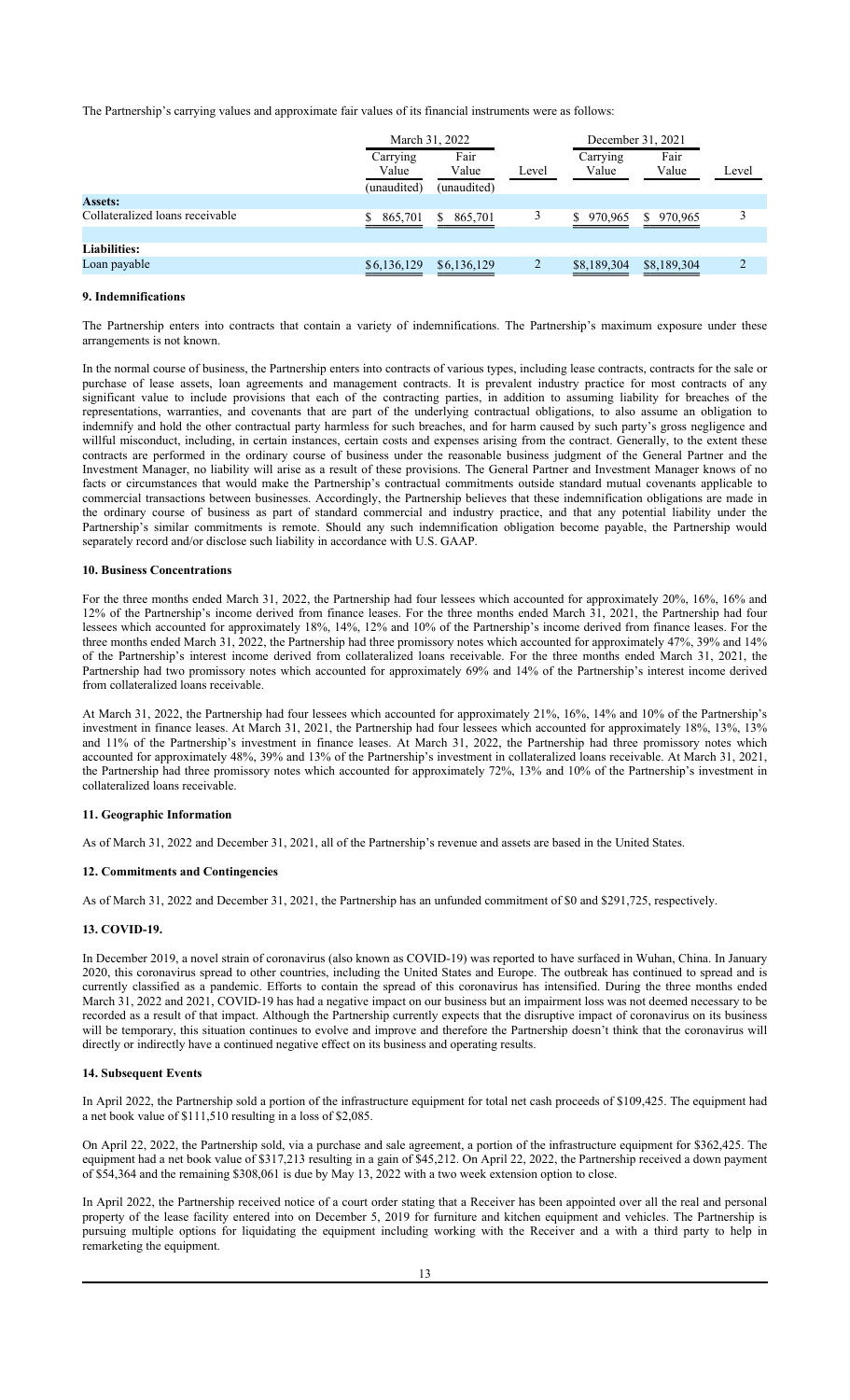#### **Item 2. General Partner's Discussion and Analysis of Financial Condition and Results of Operations**

As used in this Quarterly Report on Form 10-Q, references to "we," "us," "our" or similar terms include Arboretum Silverleaf Income Fund, L.P.

The following is a discussion of our current financial position and results of operations. This discussion should be read in conjunction with the disclosures below regarding "Forward-Looking Statements" and the "Risk Factors" set forth in Item 1A of Part II of this Quarterly Report on Form 10-Q.

#### *Forward-Looking Statements*

Certain statements within this Quarterly Report on Form 10-Q may constitute forward-looking statements within the meaning of the Private Securities Litigation Reform Act of 1995 ("PSLRA"). These statements are being made pursuant to the PSLRA, with the intention of obtaining the benefits of the "safe harbor" provisions of the PSLRA, and, other than as required by law, we assume no obligation to update or supplement such statements. Forward-looking statements are those that do not relate solely to historical fact. They include, but are not limited to, any statement that may predict, forecast, indicate or imply future results, performance, achievements or events. You can identify these statements by the use of words such as "may," "will," "could," "anticipate," "believe," "estimate," "expect," "intend," "predict," "continue," "further," "seek," "plan," or "project" and variations of these words or comparable words or phrases of similar meaning. These forward-looking statements reflect our current beliefs and expectations with respect to future events and are based on assumptions and are subject to risks and uncertainties and other factors outside our control that may cause actual results to differ materially from those projected. We undertake no obligation to update publicly or review any forward-looking statement, whether as a result of new information, future developments or otherwise.

#### *Overview*

We are a Delaware limited partnership formed on January 14, 2016. Our partnership operates under a structure which we pool the capital invested by our partners. This pool of capital is then used to invest in business-essential, revenue-producing (or cost-saving) equipment and other physical assets with substantial economic lives and, in many cases, associated revenue streams and project financings. The pooled capital contributions are also used to pay fees and expenses associated with our organization and to fund a capital reserve.

Our principal investment strategy is to invest in business-essential, revenue-producing (or cost-savings) equipment with high inplace value and long, relative to the investment term, economic life and project financings. We expect to achieve our investment strategy by making investments in equipment already subject to lease or originating equipment leases in such equipment, which will include: (i) purchasing equipment and leasing it to third-party end users; (ii) providing equipment and other asset financing; (iii) acquiring equipment subject to lease and (iv) acquiring ownership rights (residual value interests) in leased equipment at lease expiration. From time to time, we may also purchase equipment and sell it directly to our leasing customers.

Many of our investments will be structured as full payout or operating leases. Full payout leases generally are leases under which the rent over the initial term of the lease will return our invested capital plus an appropriate return without consideration of the residual value, and where the lessee may acquire the equipment or other assets at the expiration of the lease term. Operating leases generally are leases under which the aggregate non-cancelable rental payments during the original term of the lease, on a net present value basis, are not sufficient to recover the purchase price of the equipment or other assets leased under the lease.

We also intend to invest by way of loans, participation agreements and residual sharing agreements where we would acquire an interest in a pool of equipment or other assets, or rights to the equipment or other assets, at a future date. We also may structure investments as project financings that are secured by, among other things, essential use equipment and/or assets. Finally, we may use other investment structures that our Investment Manager believes will provide us with the appropriate level of security, collateralization, and flexibility to optimize our return on our investment while protecting against downside risk, such as vendor and rental programs. In many cases, the structure will include us holding title to or a priority or controlling position in the equipment or other asset.

Although the final composition of our portfolio cannot be determined at this stage, we expect to invest in equipment and other assets that are considered essential use or core to a business or operation in the agricultural, energy, environmental, medical, manufacturing, technology, and transportation industries. Our Investment Manager may identify other assets or industries that meet our investment objectives. We expect to invest in equipment, other assets and project financings located primarily within the United States of America and the European Union but may also make investments in other parts of the world.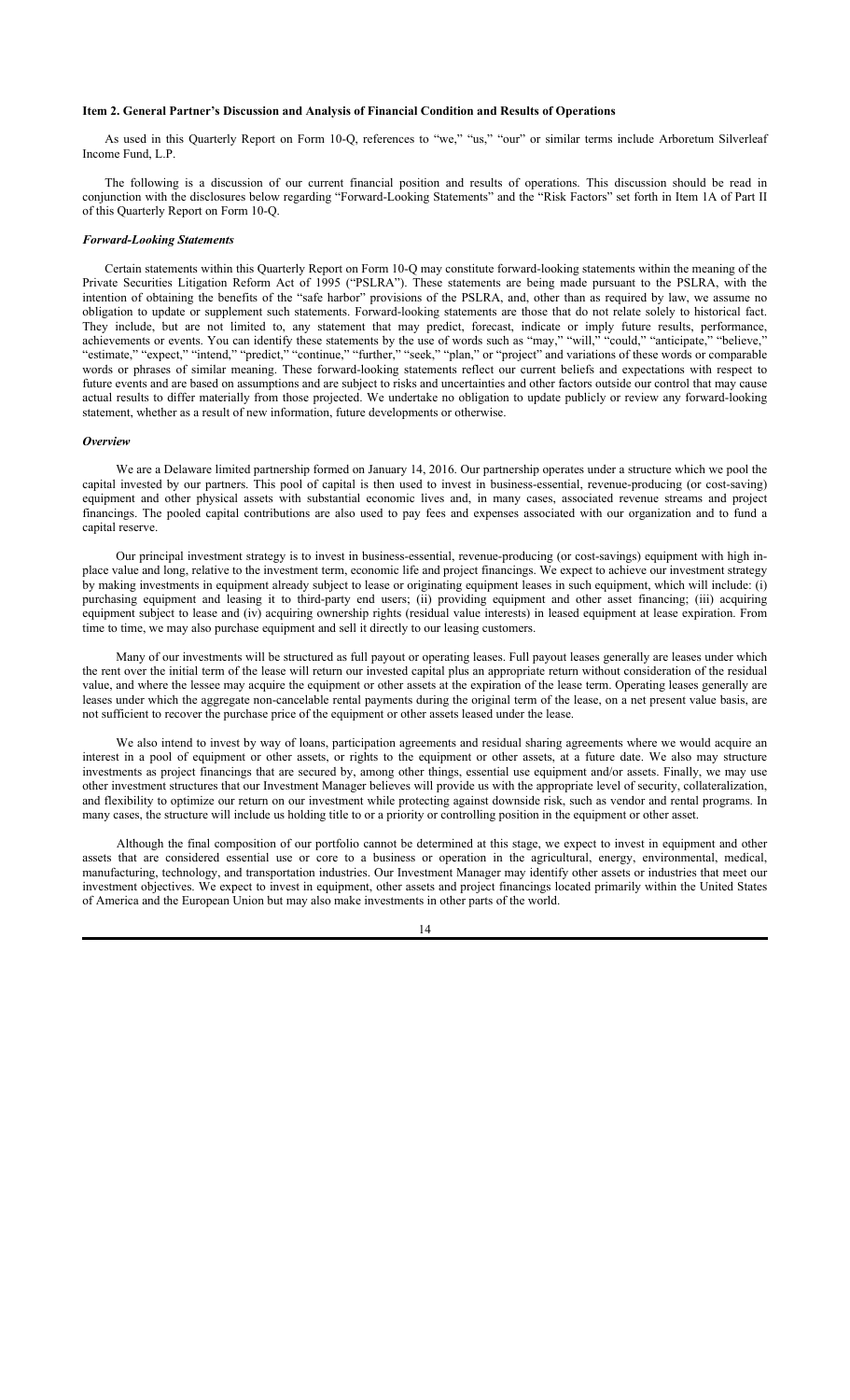We are currently in the Liquidation Period. The Operating Period concluded on October 3, 2021. The Offering Period concluded on March 31, 2019. During the Operating Period, we invested most of the net proceeds from our offering in business-essential, revenueproducing (or cost-saving) equipment, other physical assets with substantial economic lives and, in many cases, associated revenue streams and project financings. The Operating Period began on the date we admitted our first Limited Partners, at the initial closing, which occurred on October 3, 2016 and concluded on October 3, 2021. At our initial closing, we reimbursed our Investment Manager for a portion of the fees and expenses associated with our organization and offering which they previously paid on our behalf and we funded a small capital reserve. The Liquidation Period, which began on October 4, 2021, is the period in which we will sell assets in the ordinary course of business and will last two years, unless it is extended, at the sole discretion of the General Partner.

Our General Partner, our Investment Manager and their affiliates, and certain non-affiliates (namely, Selling Dealers) receive fees and compensation from the offering of our Units, including the following, with any and all compensation paid to our General Partner solely in cash. We pay an underwriting fee of 2% of the gross proceeds of the offering (excluding proceeds, if any, we receive from the sale of our Units to our General Partner or its affiliates) to our selling agent or selling agents. From these underwriting fees, a selling agent may pay Selling Dealers, a non-accountable marketing fee based upon such factors as the volume of sales of such Selling Dealers, the level of marketing support provided by such participating dealers and the assistance of such Selling Dealers in marketing the offering, or to reimburse representatives of such Selling Dealers for the costs and expenses of attending our educational conferences and seminars. This fee will vary, depending upon separately negotiated agreements with each Selling Dealer. In addition, we pay a sales commission to Selling Dealers up to 5% of the gross proceeds of the offering (excluding proceeds, if any, we receive from the sale of our Units to our General Partner or its affiliates).

Our General Partner receives an organizational and offering expense allowance of up to 1.5% of our offering proceeds to reimburse it for expenses incurred in preparing us for registration or qualification under federal and state securities laws and subsequently offering and selling our Units. The organizational and offering expense allowance will be paid out of the proceeds of the offering. The organizational and offering expense allowance will not exceed the actual fees and expenses incurred by our General Partner and its affiliates. Because organizational and offering expenses will be paid as and to the extent they are incurred, organizational and offering expenses may be drawn disproportionately to the gross proceeds of each closing.

During our Operating Period, our Investment Manager received a structuring fee in an amount equal to 1.5% of each cash investment made, including reinvestments, payable on the date each such investment is made.

During our Operating Period and our Liquidation Period, our Investment Manager receives a management fee in an amount equal to the greater of (i) 2.5% per annum of the aggregate offering proceeds, payable monthly in advance or (ii) \$62,500 per month.

Our General Partner will initially receive 1% of all distributed distributable cash. Our General Partner has a Promotional Interest in us equal to 20% of all distributed distributable cash after we have provided a return to our Limited Partners of their respective capital contributions plus an 8% per annum, compounded annually, cumulative return on their capital contributions.

#### *Recent Significant Transactions*

In January 2022, the Partnership received cash proceeds of \$50,252 as total payoff of the other asset.

In January 2022 and February 2022, the Partnership sold a portion of the infrastructure equipment for total net cash proceeds of \$392,225. The equipment had a net book value of \$378,627 resulting in a resulting in a gain of \$13,598.

In February 2022, the Partnership sold an additional portion of the equipment, via a finance lease, for total monthly rental payments of \$168,803. The equipment had a net book value of \$166,950 resulting in additional finance income of \$1,853 over the life of the lease. The finance lease requires 24 monthly payments of \$7,033 and will commence on March 1, 2022.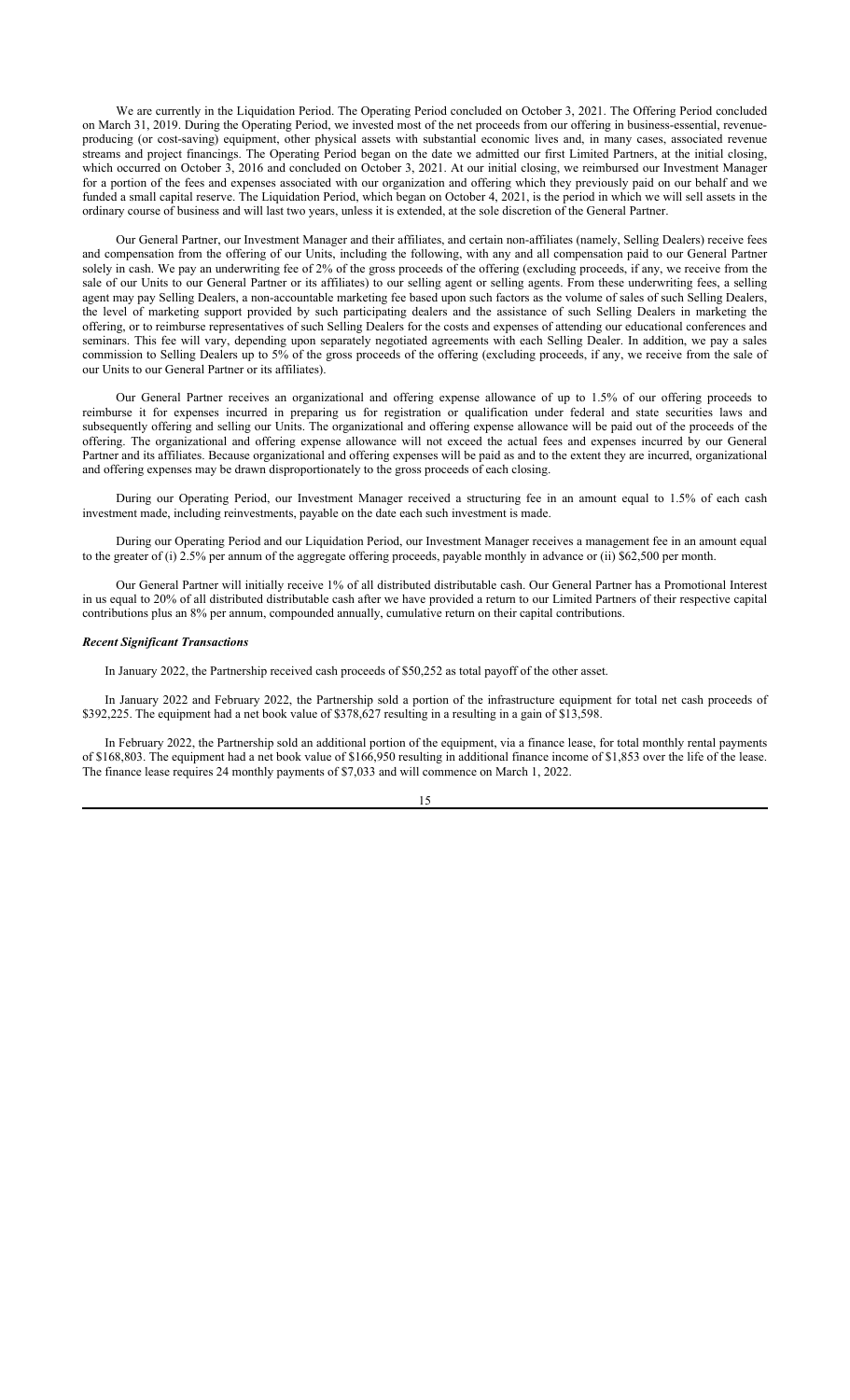On February 9, 2022, in connection with lease facility entered into on September 30, 2021, the Partnership funded the remaining \$291,725 for furniture and fixtures based in California. The finance lease requires 48 monthly payments of \$28,221 and commenced on March 1, 2022. The lease is secured by a first priority lien against the furniture and fixtures.

#### *Critical Accounting Policies*

An understanding of our critical accounting policies is necessary to understand our financial results. The preparation of interim financial statements in accordance with accounting principles generally accepted in the United States of America ("US GAAP") requires our General Partner and our Investment Manager to make estimates and assumptions that affect the reported amounts of assets and liabilities, the disclosure of contingent assets and liabilities as of the date of the interim financial statements and the reported amounts of revenues and expenses during the reporting period. Significant estimates will primarily include the determination of allowance for notes and leases, depreciation and amortization, impairment losses and the estimated useful lives and residual values of the leased equipment we acquire. Actual results could differ from those estimates.

#### *Lease Classification and Revenue Recognition*

Each equipment lease we enter into is classified as either a finance lease or an operating lease, which is determined at lease inception, based upon the terms of each lease, or when there are significant changes to the lease terms. We capitalize initial direct costs associated with the origination and funding of lease assets. Initial direct costs include both internal costs (e.g., labor and overhead), if any, and external broker fees incurred with the lease origination. Costs related to leases that are not consummated are not eligible for capitalization as initial direct costs and are expensed as incurred as acquisition expense. For a finance lease, initial direct costs are capitalized and amortized over the lease term using the effective interest rate method. For an operating lease, the initial direct costs are included as a component of the cost of the equipment and depreciated over the lease term.

For finance leases, we record, at lease inception, the total minimum lease payments receivable from the lessee, the estimated unguaranteed residual value of the equipment at lease termination, the initial direct costs related to the lease, if any, and the related unearned income. Unearned income represents the difference between the sum of the minimum lease payments receivable, plus the estimated unguaranteed residual value, minus the cost of the leased equipment. Unearned income is recognized as finance income over the term of the lease using the effective interest rate method.

For operating leases, rental income is recognized on the straight-line basis over the lease term. Billed operating lease receivables are included in accounts receivable until collected. Accounts receivable is stated at its estimated net realizable value. Deferred revenue is the difference between the timing of the receivables billed and the income recognized on the straight-line basis.

Our Investment Manager has an investment committee that approves each new equipment lease and other financing transaction. As part of its process, the investment committee determines the residual value, if any, to be used once the investment has been approved. The factors considered in determining the residual value include, but are not limited to, the creditworthiness of the potential lessee, the type of equipment considered, how the equipment is integrated into the potential lessee's business, the length of the lease, the industry in which the potential lessee operates and the secondary market value of the equipment. Residual values are reviewed for impairment in accordance with our impairment review policy.

The residual value assumes, among other things, that the asset will be utilized normally in an open, unrestricted and stable market. Short-term fluctuations in the marketplace are disregarded and it is assumed that there is no necessity either to dispose of a significant number of the assets, if held in quantity, simultaneously or to dispose of the asset quickly. The residual value is calculated using information from various external sources, such as trade publications, auction data, equipment dealers, wholesalers and industry experts, as well as inspection of the physical asset and other economic indicators.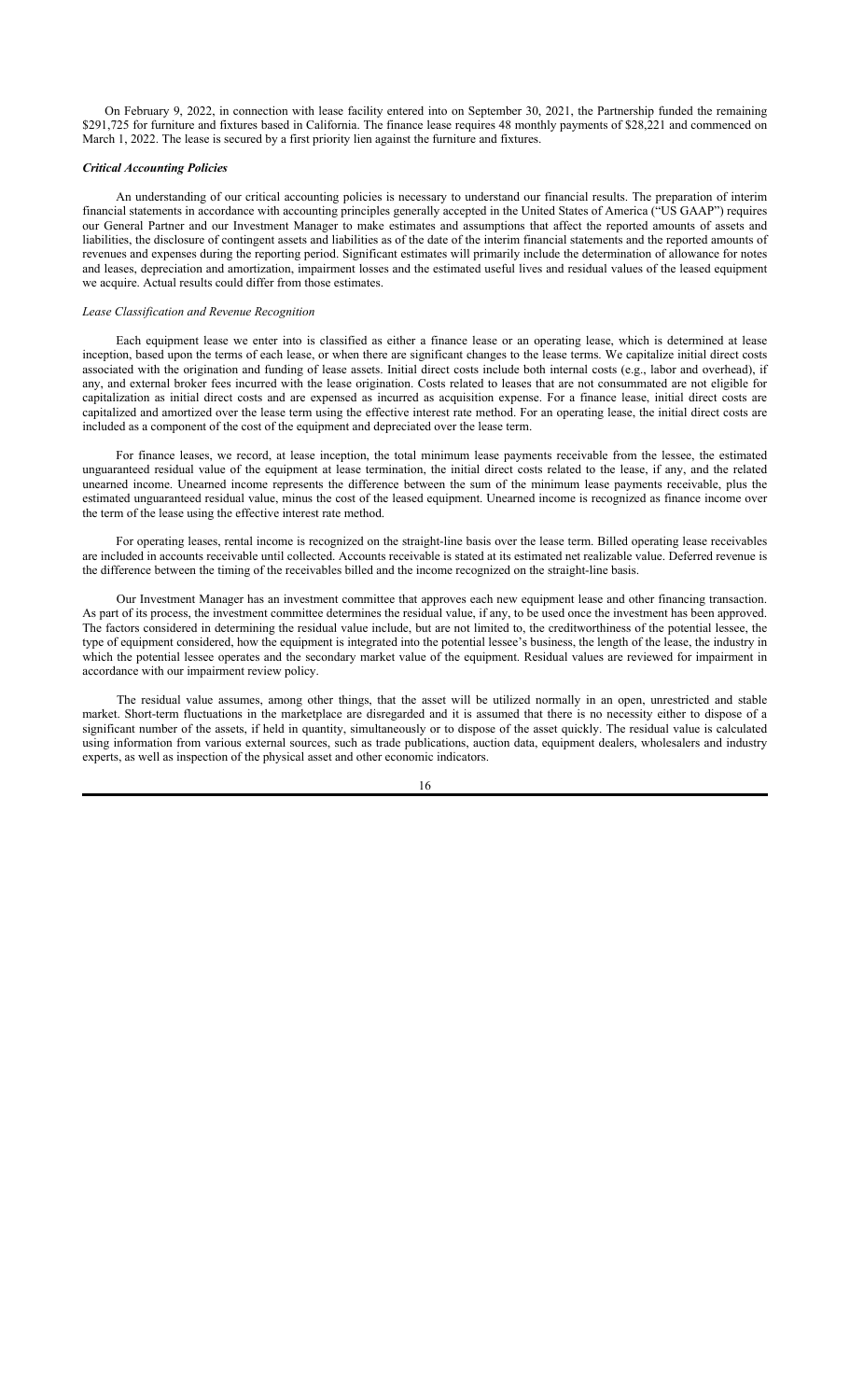#### *Collateralized Loans Receivable, Net*

Collateralized loans receivable are reported in the financial statements as the outstanding principal balance net of any unamortized deferred fees, and premiums or discounts on purchased loans. Costs to originate loans, if any, are reported as other assets in the financial statements and amortized to expense over the estimated life of the loan. Income is recognized over the life of the note agreement. On certain collateralized loans receivable, specific payment terms were reached requiring prepayments which resulted in the recognition of unearned interest income. Unearned income, discounts and premiums, if any, are amortized to interest income in the statements of operations using the effective interest rate method. Collateralized loans receivable are generally placed in a non-accrual status when payments are more than 90 days past due and all unpaid accrued interest is reversed. Additionally, the Investment Manager periodically reviews the creditworthiness of companies with payments outstanding less than 90 days. Based upon the Investment Manager's judgment, accounts may be placed in a non-accrual status. Accounts on a non-accrual status are only returned to an accrual status when the account has been brought current and the Partnership believes recovery of the remaining unpaid receivable is probable. Revenue on non-accrual accounts is recognized only when cash has been received.

#### *Finance Lease Receivables and Allowance for Loan and Lease Accounts*

In the normal course of business, the Partnership provides credit or financing to its customers, performs credit evaluations of these customers, and maintains reserves for potential credit losses. These credit or financing transactions are normally collateralized by the equipment being financed. In determining the amount of allowance for doubtful lease, notes and loan accounts, the Investment Manager considers historical credit losses, the past due status of receivables, payment history, and other customer-specific information, including the value of the collateral. The past due status of a receivable is based on its contractual terms. Expected credit losses are recorded as an allowance for doubtful lease, notes and loan accounts. Receivables are written off when the Investment Manager determines they are uncollectible.

#### *Long-lived Asset Impairments*

The Partnership assesses the impairment of long-lived assets with determinable useful lives whenever events or changes in business circumstances indicate that the carrying amount of an asset may not be recoverable (a triggering event). When such events occur, management determines whether there has been impairment by comparing the anticipated undiscounted net future cash flows to the related asset's carrying value. If impairment exists, the asset is written down to its estimated carrying value.

#### *Recent Accounting Pronouncements*

In June 2016, the FASB issued ASU 2016-13, Financial Instruments - Credit Losses (Topic 326): Measurement of Credit Losses on Financial Instruments ("ASU 2016-13"), which requires credit losses on most financial assets measured at amortized cost and certain other instruments to be measured using an expected credit loss model (referred to as the current expected credit loss (CECL) model). Under this model, entities will estimate credit losses over the entire contractual term of the instrument from the date of initial recognition of that instrument. Current US GAAP is based on an incurred loss model that delays recognition of credit losses until it is probable the loss has been incurred. Accordingly, it is anticipated that credit losses will be recognized earlier under the CECL model than under the incurred loss model. ASU 2016-13 was to be effective for fiscal periods beginning after December 15, 2019 and must be adopted as a cumulative effect adjustment to retained earnings. In July 2019, the FASB decided to add a project to its technical agenda to propose staggered effective dates for certain accounting standards, including ASU 2016-13. The FASB has approved an approach that ASU 2016-13 will be effective for Public Business Entities that are SEC filers, excluding smaller reporting companies such as the Partnership, for fiscal years beginning after December 15, 2019 and interim periods within those fiscal years. For all other entities, including smaller reporting companies like the Partnership, ASU 2016-13 will be effective for fiscal years beginning after December 15, 2022, including interim periods within those fiscal years. For all entities, early adoption will continue to be permitted; that is, early adoption is allowed for fiscal years beginning after December 15, 2018, including interim periods within those fiscal years (that is, effective January 1, 2019, for calendar-year-end companies). On November 15, 2019, the FASB delayed the effective date of FASB ASC Topic 326 for certain small public companies and other private companies. As amended, the effective date of ASC Topic 326 was delayed until fiscal years beginning after December 15, 2022 for SEC filers that are eligible to be smaller reporting companies under the SEC's definition, as well as private companies and not-for-profit entities. Nothing in this staff interpretation 3 should be read to accelerate or delay the effective dates of the standard as modified by the FASB. The Partnership is currently evaluating the impact of this guidance on its interim financial statements.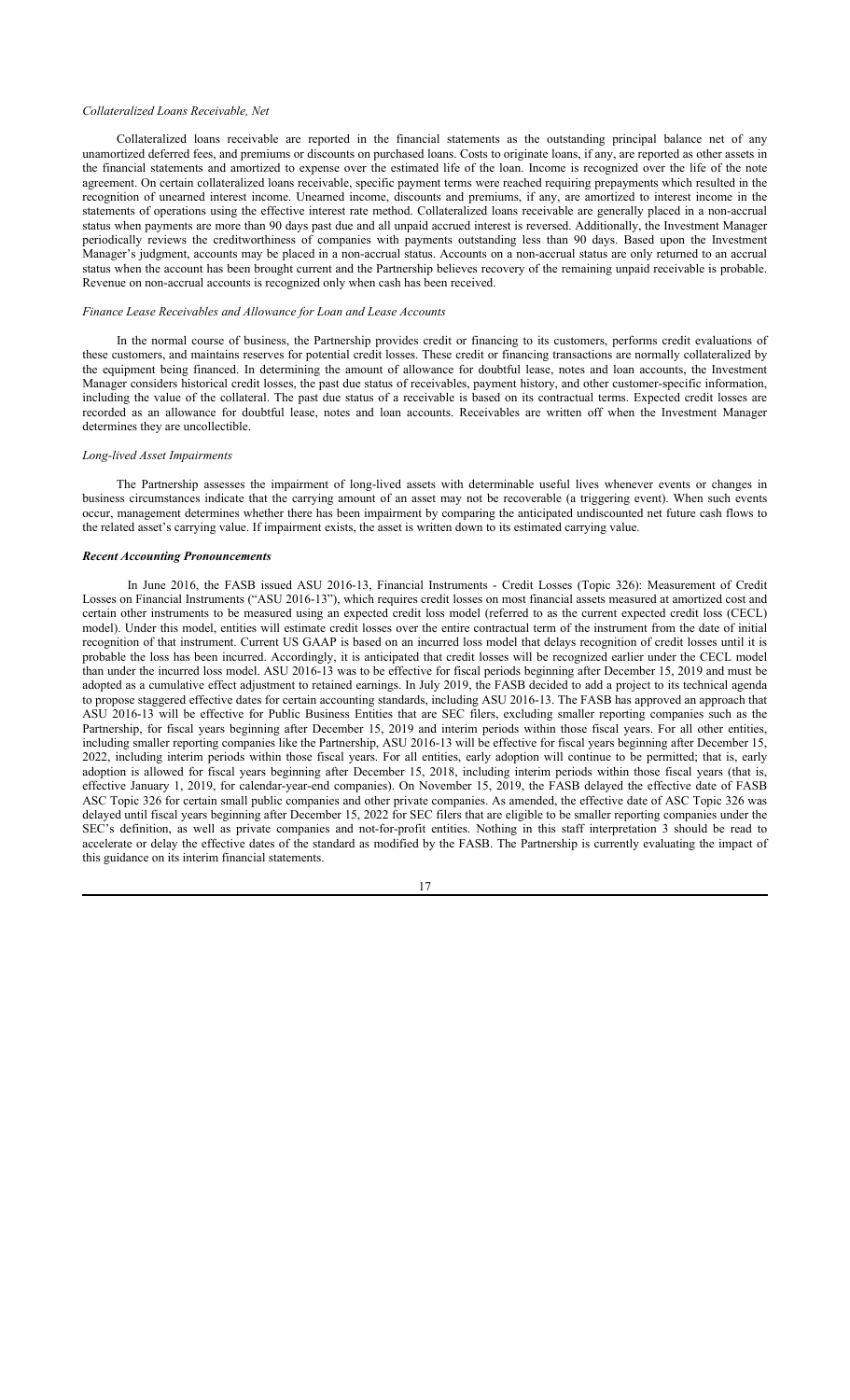During March 2020, the FASB issued ASU 2020-04, Facilitation of the Effects of Reference Rate Reform on Financial Reporting. ASU 2020-04 provides optional expedients and exceptions for applying generally accepted accounting principles ("GAAP") to contracts, hedging relationships, and other transactions that reference LIBOR or another reference rate expected to be discontinued because of reference rate reform, if certain criteria are met. Entities may elect the optional expedients and exceptions included in ASU 2020-04 as of March 12, 2020 and through December 31, 2022. The Partnership is currently assessing the effect that electing the optional expedients and exceptions included in ASU 2020-04 would have on its results of operations, financial position and cash flows.

Management does not believe that any other recently issued, but not yet effective accounting pronouncements, if adopted, would have a material effect on the interim financial statements.

#### *Business Overview*

Our Offering Period commenced on August 11, 2016 and concluded on March 31, 2019. We have been approved for sale under Blue Sky regulations in 49 states and the District of Columbia. During the Offering Period, the majority of our cash inflows were derived from financing activities and were the direct result of capital contributions from Limited Partners.

During our Operating Period, which began on October 3, 2016 and concluded on October 3, 2021, we used the majority of our net offering proceeds from Limited Partner capital contributions to acquire our initial investments. As our investments mature, we anticipate reinvesting the cash proceeds in additional investments in leased equipment and financing transactions, to the extent that the cash will not be needed for expenses, reserves and distributions to our Limited Partners. During this time-frame we expect both rental income and finance income to increase substantially as well as related expenses such as depreciation and amortization. During the Operating Period, we believe the majority of our cash outflows will be from investing activities as we acquire additional investments and to a lesser extent from financing activities from our paying quarterly distributions to our Limited Partners. Our cash flow from operations is expected to increase, primarily from the collection of rental and interest payments.

We are currently in our Liquidation Period. The Offering Period was declared effective by the SEC on August 11, 2016, and concluded on March 31, 2019. The Operating Period began on the date we admitted our first Limited Partners, at the initial closing, which occurred on October 3, 2016 and concluded on October 3, 2021. At our initial closing, we reimbursed our Investment Manager for a portion of the fees and expenses associated with our organization and offering which they previously paid on our behalf and we funded a small capital reserve. The Liquidation Period, which began on October 4, 2021, is the period in which we will sell assets in the ordinary course of business and will last two years, unless it is extended, at the sole discretion of the General Partner. Through March 31, 2022, the Partnership admitted 617 Limited Partners with total capital contributions of \$25,371,709 resulting in the sale of 2,537,170.91 Units. The Partnership received cash contributions of \$24,718,035 and applied \$653,674 which would have otherwise been paid as sales commission to the purchase of 65,367.46 additional Units.

The Operating Period is defined as the period in which we invest the net proceeds from the Offering Period into businessessential, revenue-producing (or cost-saving) equipment and other physical assets with substantial economic lives and, in many cases, associated revenue streams. During this period we anticipate substantial cash outflows from investing activities as we acquire leased and financed equipment. We also expect our operating activities to generate cash inflows during this time as we collect rental payments from the leased and financed assets we acquire.

#### *Results of Operations for the Three Months Ended March 31, 2022 compared to the Three Months Ended March 31, 2021*

*Our revenue for the three months ended March 31, 2022 and 2021 is summarized as follows:*

|                      | <b>Three Months</b><br>Ended<br><b>March 31, 2022</b><br>(unaudited) | <b>Three Months</b><br>Ended<br><b>March 31, 2021</b><br>(unaudited) |         |  |
|----------------------|----------------------------------------------------------------------|----------------------------------------------------------------------|---------|--|
| Revenue:             |                                                                      |                                                                      |         |  |
| Finance income       | \$<br>447,880                                                        | S                                                                    | 444.521 |  |
| Interest income      | 27,255                                                               |                                                                      | 165,218 |  |
| <b>Total Revenue</b> | 475,135                                                              |                                                                      | 609.739 |  |
|                      |                                                                      |                                                                      |         |  |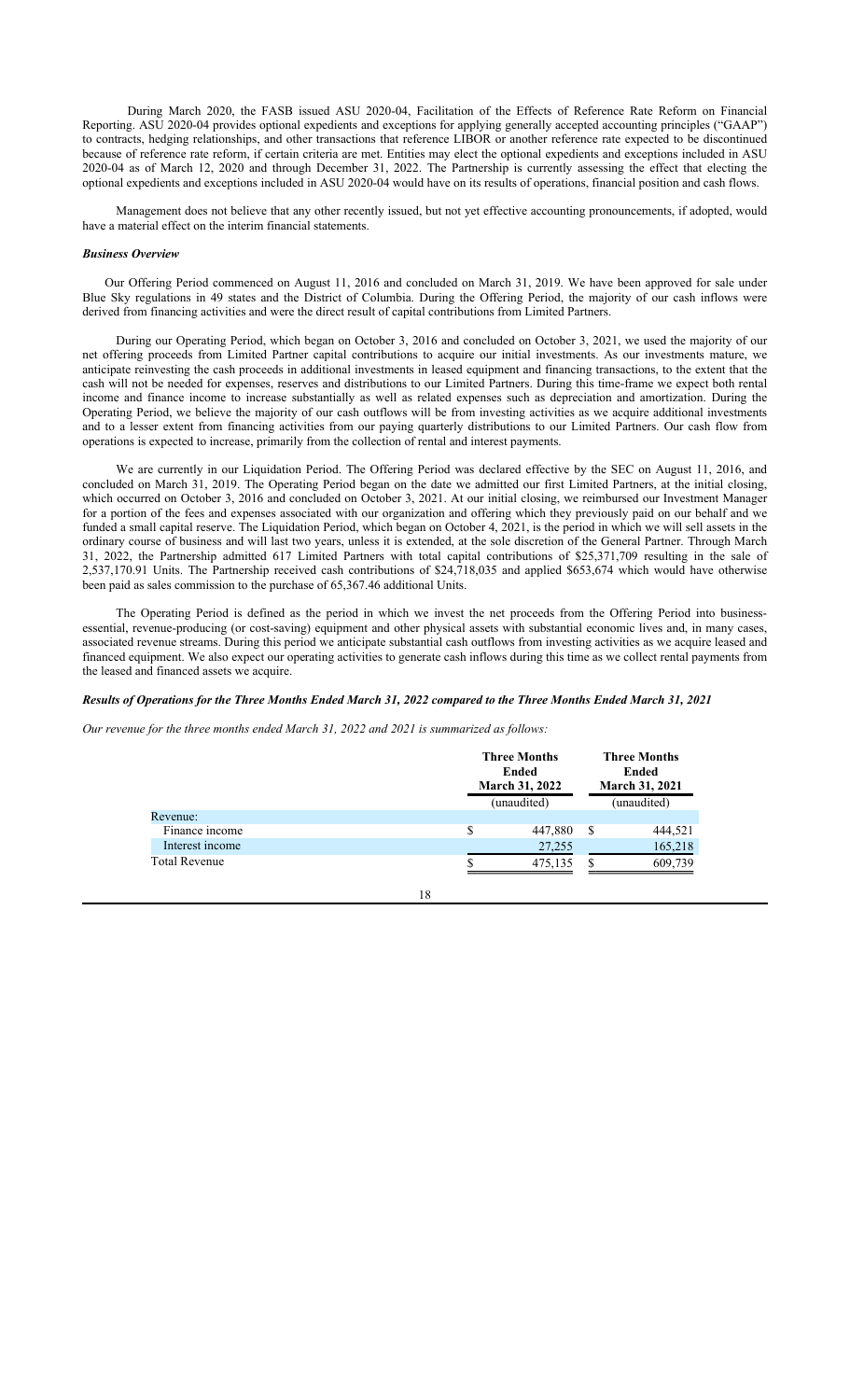For the three months ended March 31, 2022, we received monthly lease payments of approximately \$2,381,000 and recognized \$447,880 in finance income from various finance leases during the same period. We also recognized \$27,255 in interest income from collateralized loans receivable during the same period.

For the three months ended March 31, 2021, we received monthly lease payments of approximately \$1,615,000 and recognized \$444,521 in finance income from various finance leases during the same period. We also recognized \$165,218 in interest income from collateralized loans receivable during the same period.

*Our expenses for the three months ended March 31, 2022 and 2021 are summarized as follows:*

|                                      | <b>Three Months</b><br>Ended<br>March 31, 2022 |   | <b>Three Months</b><br>Ended<br><b>March 31, 2021</b> |
|--------------------------------------|------------------------------------------------|---|-------------------------------------------------------|
|                                      | (unaudited)                                    |   | (unaudited)                                           |
| Expenses:                            |                                                |   |                                                       |
| Management fees — Investment Manager | \$<br>187,500                                  | S | 187,500                                               |
| Interest expense                     | 117,790                                        |   | 194,081                                               |
| Professional fees                    | 133,368                                        |   | 70,916                                                |
| Administration expense               | 52,476                                         |   | 82,416                                                |
| Other expenses                       | 6,460                                          |   | 6,801                                                 |
| <b>Total Expenses</b>                | 497,594                                        | S | 541,714                                               |

For the three months ended March 31, 2022, we incurred \$497,594 in total expenses. We paid \$187,500 in management fees to our Investment Manager during the three months ended March 31, 2022. We pay our Investment Manager a management fee during the Operating Period and the Liquidation Period equal to the greater of, (i) 2.5% per annum of the aggregate offering proceeds, payable monthly in advance or (ii) \$62,500 per month. We recognized \$52,476 in administration expense. Administration expense mainly consists of expenses paid to the fund administrator. We also incurred interest expense of \$117,790 related to our loan payable that was entered into on October 18, 2019. We also incurred \$133,368 in professional fees, which were mostly comprised of fees related to compliance with the rules and regulations of the SEC, consulting services and fees related to storage and remarketing of equipment classified as other assets on our balance sheets.

For the three months ended March 31, 2021, we incurred \$541,714 in total expenses. We paid \$187,500 in management fees to our Investment Manager during the three months ended March 31, 2021. We pay our Investment Manager a management fee during the Operating Period and the Liquidation Period equal to the greater of, (i) 2.5% per annum of the aggregate offering proceeds, payable monthly in advance or (ii) \$62,500 per month. We recognized \$82,416 in administration expense. Administration expense mainly consists of expenses paid to the fund administrator. We also incurred interest expense of \$194,081 related to our loan payable that was entered into on October 18, 2019. We also incurred \$70,916 in professional fees, which were mostly comprised of fees related to compliance with the rules and regulations of the SEC and consulting services.

#### *Net Income (Loss)*

As a result of the factors discussed above, we reported a net loss for the three months ended March 31, 2022 of \$22,459, as compared to net income of \$68,025 for the three months ended March 31, 2021.

#### *Liquidity and Capital Resources*

*Sources and Uses of Cash*

| <b>Three Months</b><br>Ended<br><b>March 31, 2022</b><br>(unaudited) |             | <b>Three Months</b><br>Ended<br><b>March 31, 2021</b><br>(unaudited) |             |
|----------------------------------------------------------------------|-------------|----------------------------------------------------------------------|-------------|
|                                                                      |             |                                                                      |             |
|                                                                      | 583,007     |                                                                      | 2,555,299   |
|                                                                      | 1,546,284   | \$.                                                                  | (1,051,109) |
|                                                                      | (2,041,499) |                                                                      | (878,768)   |
|                                                                      |             |                                                                      |             |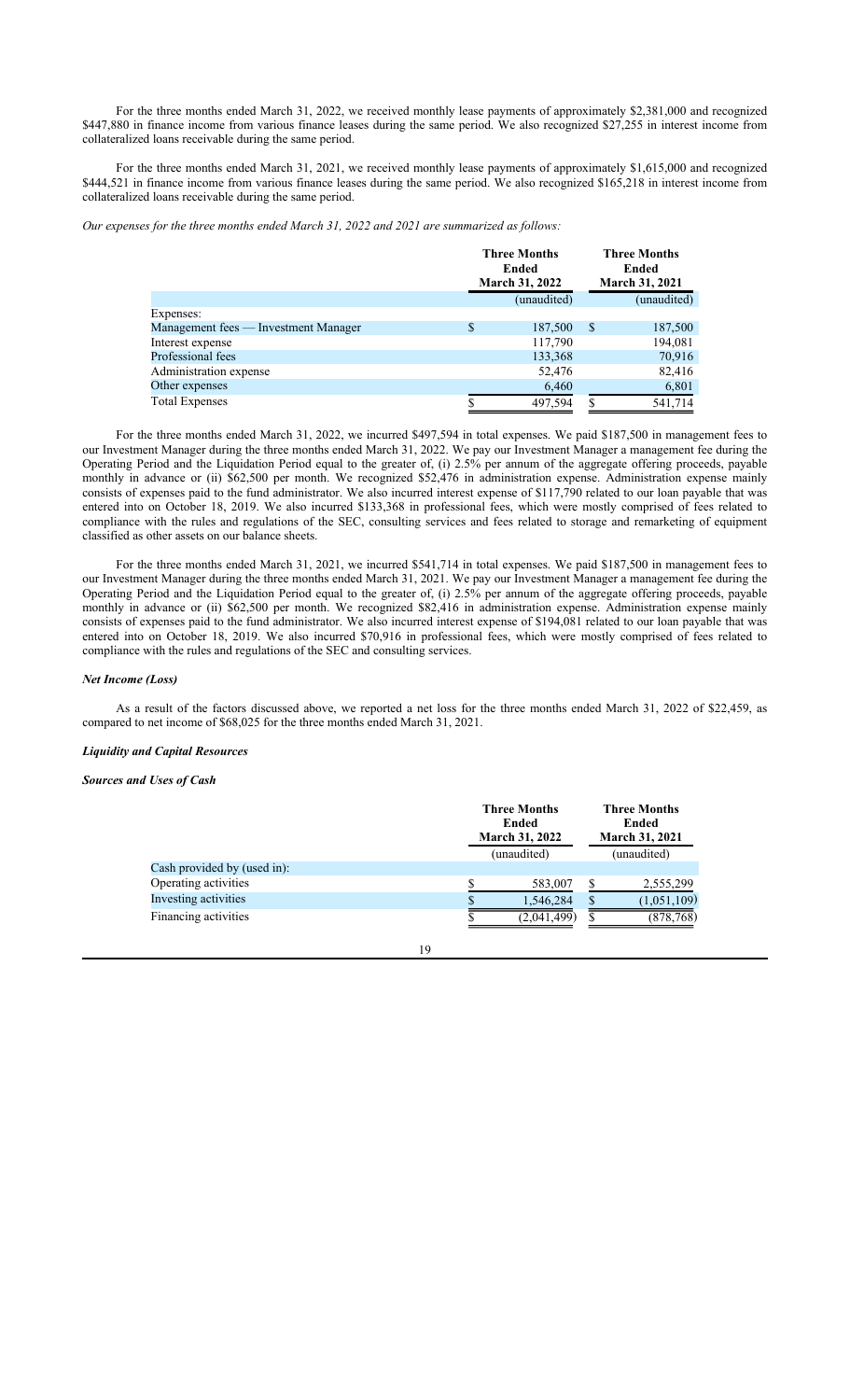#### *Sources of Liquidity*

We are currently in our Liquidation Period. The Offering Period is the time frame in which we raise capital contributions from Limited Partners through the sale of our Units. As such, during our Offering Period a substantial portion of our cash inflows were from financing activities. The Operating Period is the time frame in which we acquire equipment under lease or enter into other equipment financing transactions. During this time period a substantial portion of our cash out-flows were for investing activities. We believe that cash inflows will be sufficient to finance our liquidity requirements for the foreseeable future, including quarterly distributions to our Limited Partners, general and administrative expenses and fees paid to our Investment Manager.

#### *Operating Activities*

Cash provided by operating activities for the three months ended March 31, 2022 was \$583,007 and was primarily driven by the following factors; an increase in other assets of approximately \$616,000, and an increase in security deposit payable of approximately \$25,000. Offsetting these fluctuations was a net loss for the three months ended March 31, 2022 of approximately \$22,000, and a decrease in deferred revenue of approximately \$39,000. We expect our accounts payable and accrued expenses will fluctuate from period to period primarily due to the timing of payments related to lease and financings transactions. We anticipate that we will generate greater net cash inflows from operations principally from rental payments received from lessees.

Cash provided by operating activities for the three months ended March 31, 2021 was \$2,555,299 and was primarily driven by the following factors; net income for the three months ended March 31, 2021 of approximately \$68,000, an increase in other assets of approximately \$2,268,000, and an increase in deferred revenue of approximately  $$215,000$ . Offsetting these fluctuations was a decrease in accrued interest on loans payable of approximately \$35,000.

#### *Investing Activities*

Cash provided by investing activities was \$1,546,284 for the three months ended March 31, 2022, which consisted of approximately \$492,000 that we paid for the purchase of finance leases, finance income of approximately \$448,000, net of receipt of approximately \$2,381,000 in minimum rental payments from finance leases, and approximately \$105,000 in net cash received from origination and purchases of loans receivable, prepayments and satisfactions.

Cash used in investing activities was \$1,051,109 for the three months ended March 31, 2021, which consisted of approximately \$3,043,000 that we paid for the purchase of finance leases, finance income of approximately \$444,000 and net of receipt of approximately \$1,615,000 in minimum rental payments from finance leases offset by approximately \$822,000 in net cash received from origination and purchases of loans receivable, prepayments and satisfactions.

#### *Financing Activities*

Cash used in financing activities for the three months ended March 31, 2022 was \$2,041,499 which was primarily due to cash payments of approximately \$2,841,000 on the loan payable and \$730 in distributions to limited partners, offset by \$800,000 in cash received from loan payable.

Cash used in financing activities for the three months ended March 31, 2021 was \$878,768 which was primarily due to cash payments of approximately \$3,420,000 on the loan payable and \$259,000 in distributions to limited partners, offset by \$2,800,000 in cash received from loan payable.

## *Distributions*

During our Operating Period, we intend to pay cash distributions on a quarterly basis to our Limited Partners at 1.5% per quarter, the equivalent rate of 6.0% per annum, of each Limited Partners' capital contribution (pro-rated to the date of admission for each Limited Partner). Since June 30, 2017, our distribution rate has been 6.5% annually, paid quarterly at 1.625%, of capital contributions. Beginning as of March 31, 2018, we increased our distribution to 7.0% annually, paid quarterly at 1.75% of capital contributions. Beginning as of June 30, 2018, we increased our distribution to 7.5%, paid quarterly at 1.875% of capital contributions. Beginning as of September 30, 2018 we increased our distribution to 8.0%, paid quarterly at 2.00% of capital contributions. Beginning as of June 30, 2020, we decreased our distribution to 4.0%, paid quarterly at 1.00% of capital contributions. During the three months ended March 31, 2022, we made quarterly cash distributions to our Limited Partners totaling \$730. At March 31, 2022, the Partnership did not declare or accrue distributions due to the economic uncertainties from COVID-19. At March 31, 2022, the Partnership had a distribution payable to the General Partner of \$49,335. During the three months ended March 31, 2021, we made quarterly cash distributions to our Limited Partners totaling \$259,051. At March 31, 2021, the Partnership did not declare or accrue distributions due to the economic uncertainties from COVID-19. At March 31, 2021, the Partnership had a distribution payable to the General Partner of \$48,698.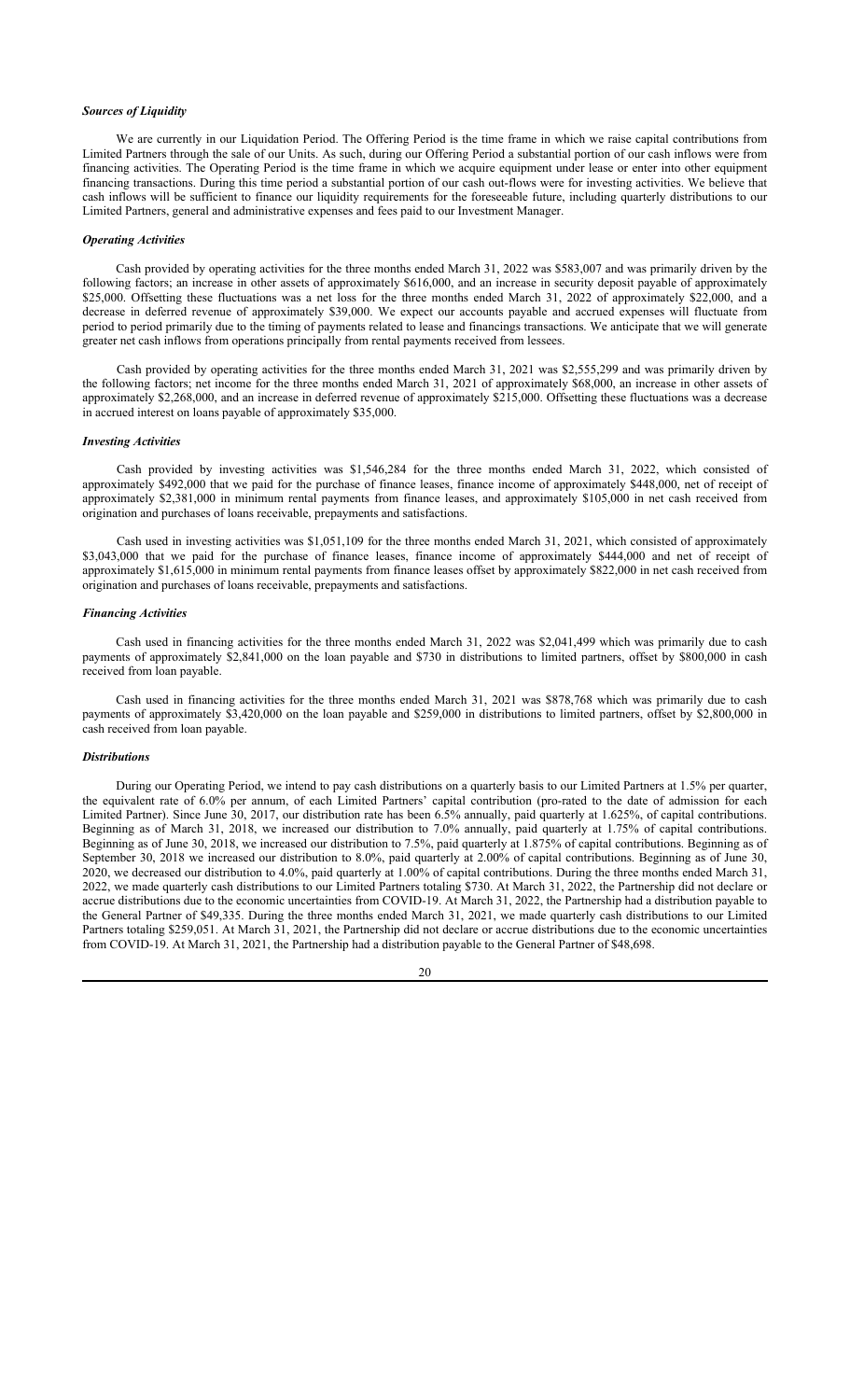#### *Commitments and Contingencies and Off-Balance Sheet Transactions*

#### *Commitment and Contingencies*

Our income, losses and distributions are allocated 99% to our Limited Partners and 1% to our General Partner until the Limited Partners have received total distributions equal to each Limited Partners' capital contribution plus an 8%, compounded annually, cumulative return on each Limited Partners' capital contribution. After such time, income, losses and distributions will be allocated 80% to our Limited Partners and 20% to our General Partner.

We enter into contracts that contain a variety of indemnifications. Our maximum exposure under these arrangements is not known.

In the normal course of business, we enter into contracts of various types, including lease contracts, contracts for the sale or purchase of leased assets, loan agreements and management contracts. It is prevalent industry practice for most contracts of any significant value to include provisions that each of the contracting parties, in addition to assuming liability for breaches of the representations, warranties, and covenants that are part of the underlying contractual obligations, to also assume an obligation to indemnify and hold the other contractual party harmless for such breaches, and for harm caused by such party's gross negligence and willful misconduct, including, in certain instances, certain costs and expenses arising from the contract. Generally, to the extent these contracts are performed in the ordinary course of business under the reasonable business judgment of our General Partner and our Investment Manager, no liability will arise as a result of these provisions. Should any such indemnification obligation become payable, we would separately record and/or disclose such liability in accordance with accounting principles generally accepted in the United States of America.

As of March 31, 2022 and December 31, 2021, the Partnership has an unfunded commitment of \$0 and \$291,725, respectively.

#### *Off-Balance Sheet Transactions*

None.

*Contractual Obligations*

None.

#### *Subsequent Events*

In April 2022, the Partnership sold a portion of the infrastructure equipment for total net cash proceeds of \$109,425. The equipment had a net book value of \$111,510 resulting in a resulting in a loss of \$2,085.

On April 22, 2022, the Partnership sold, via a purchase and sale agreement, a portion of the infrastructure equipment for \$362,425. The equipment had a net book value of \$317,213 resulting in a gain of \$45,212. On April 22, 2022, the Partnership received a down payment of \$54,364 and the remaining \$308,061 is due by May 13, 2022 with a two week extension option to close.

In April 2022, the Partnership received notice of a court order stating that a Receiver has been appointed over all the real and personal property of the lease facility entered into on December 5, 2019 for furniture and kitchen equipment and vehicles. The Partnership is pursuing multiple options for liquidating the equipment including working with the Receiver and a with a third party to help in remarketing the equipment.

#### **Item 3. Quantitative and Qualitative Disclosures about Market Risk**

Not Applicable for Smaller Reporting Companies.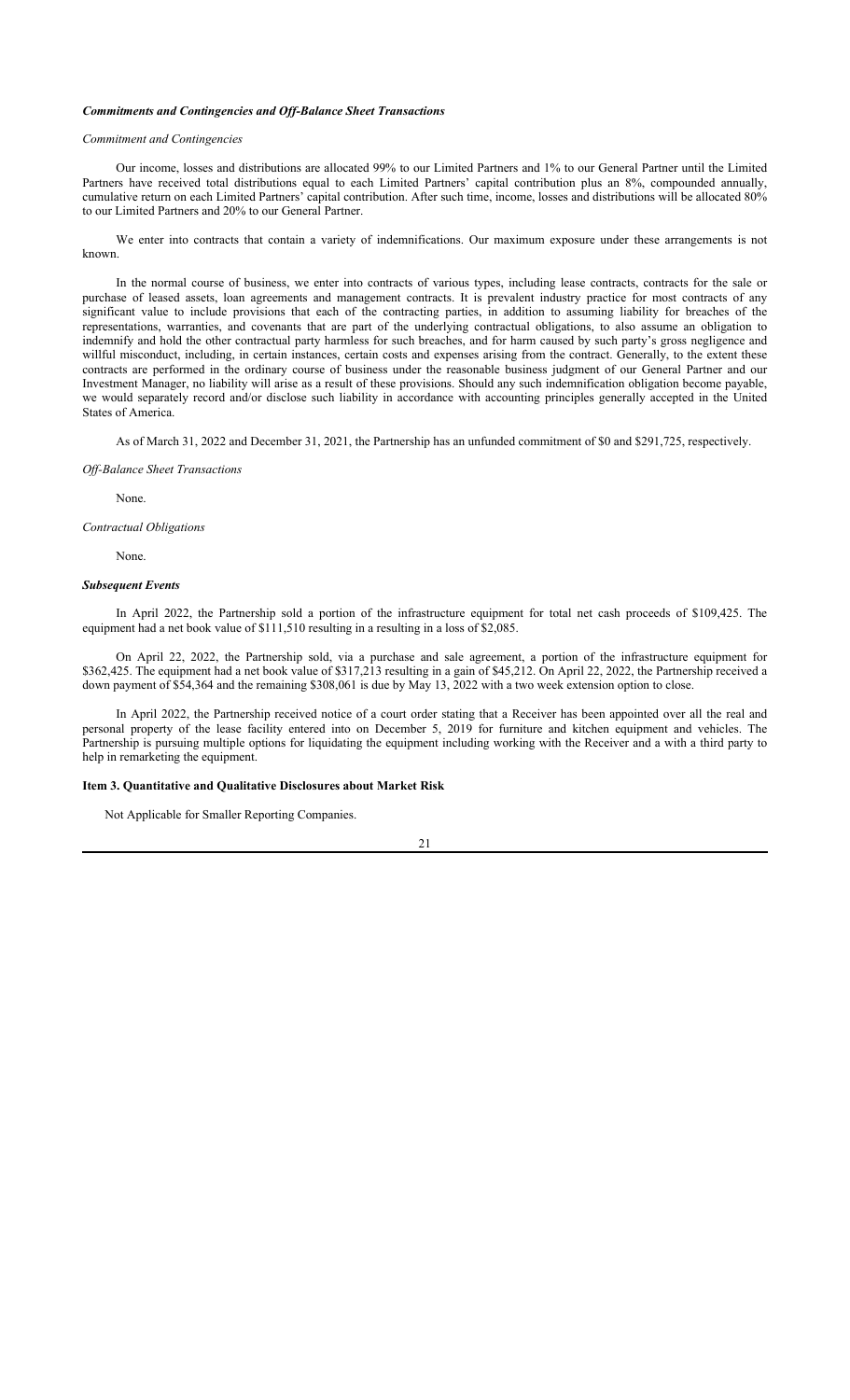#### **Item 4. Controls and Procedures**

#### *Evaluation of disclosure controls and procedures*

In connection with the preparation of this Quarterly Report on Form 10-Q for the quarter ended March 31, 2022, our General Partner and Investment Manager carried out an evaluation, under the supervision and with the participation of the management of our General Partner and Investment Manager, including its Chief Executive Officer, of the effectiveness of the design and operation of our General Partner's and Investment Manager's disclosure controls and procedures as of the end of the period covered by this Report pursuant to the Securities Exchange Act of 1934. Based on the foregoing evaluation, the Chief Executive Officer concluded that our General Partner's and Investment Manager's disclosure controls and procedures were effective.

In designing and evaluating our General Partner's and Investment Manager's disclosure controls and procedures, our General Partner and Investment Manager recognized that disclosure controls and procedures, no matter how well conceived and operated, can provide only reasonable, not absolute, assurance that the objectives of the disclosure controls and procedures are met. Our General Partner's and Investment Manager's disclosure controls and procedures have been designed to meet reasonable assurance standards. Disclosure controls and procedures cannot detect or prevent all error and fraud. Some inherent limitations in disclosure controls and procedures include costs of implementation, faulty decision-making, simple error and mistake. Additionally, controls can be circumvented by the individual acts of some persons, by collusion of two or more people, or by management override of the controls. The design of any system of controls is based, in part, upon certain assumptions about the likelihood of future events, and there can be no assurance that any design will succeed in achieving its stated goals under all anticipated and unanticipated future conditions. Over time, controls may become inadequate because of changes in conditions, or the degree of compliance with established policies or procedures.

#### *Evaluation of internal control over financial reporting*

Our General Partner is responsible for establishing and maintaining adequate internal control over financial reporting. Internal control over financial reporting is defined in Rules 13a-15(f) and 15d-15(f) under the Securities Exchange Act of 1934, as amended, as a process designed to provide reasonable assurance regarding the reliability of financial reporting and the preparation of financial statements for external purposes in accordance with U.S. GAAP and includes those policies and procedures that (1) pertain to the maintenance of records that in reasonable detail accurately and fairly reflect the transactions and dispositions of the assets of the Partnership; (2) provide reasonable assurance that transactions are recorded as necessary to permit preparation of financial statements in accordance with U.S. GAAP, and that receipts and expenditures of the Partnership are being made only in accordance with authorizations of management and directors of the Partnership; and (3) provide reasonable assurance regarding prevention or timely detection of unauthorized acquisition, use or disposition of the Partnership's assets that could have a material effect on the financial statements.

Because of its inherent limitations, internal control over financial reporting may not prevent or detect misstatements. Projections of any evaluation of effectiveness to future periods are subject to the risks that controls may become inadequate because of changes in conditions, or that the degree of compliance with the policies or procedures may deteriorate.

Our General Partner and our Investment Manager have assessed the effectiveness of their internal control over financial reporting as of March 31, 2022. In making this assessment, management used the criteria set forth by the Committee of Sponsoring Organizations of the Treadway Commission (COSO) in "Internal Control—Integrated Framework."

Based on their assessment, our General Partner and our Investment Manager believe that, as of March 31, 2022, its internal control over financial reporting is effective.

*Changes in internal control over financial reporting*

There were no additional material changes in our internal control over financial reporting during the quarter ended March 31, 2022, that has materially affected, or is reasonably likely to materially affect, our internal control over financial reporting.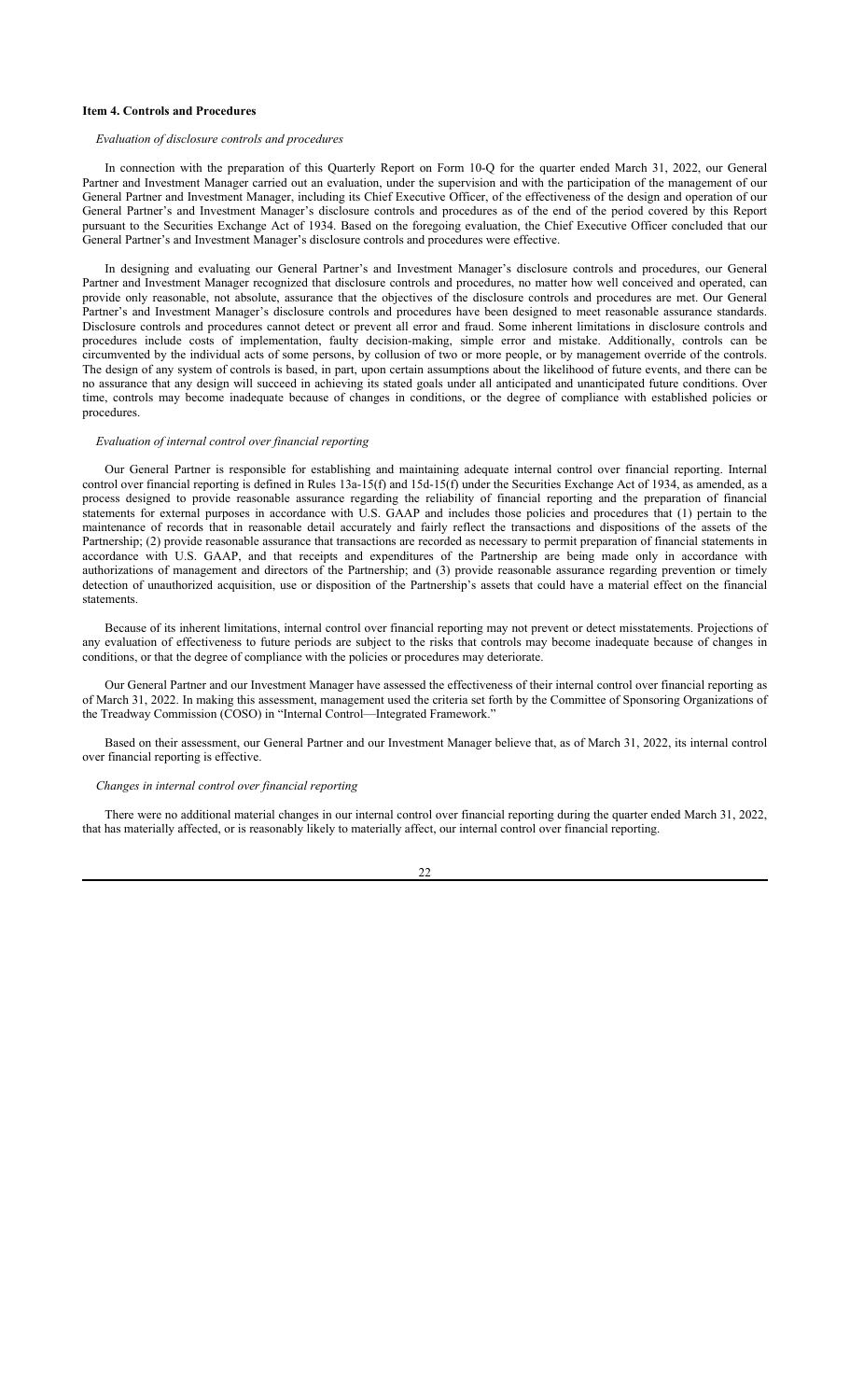## **PART II - OTHER INFORMATION**

## **Item 1. Legal Proceedings**

We are not aware of any material legal proceedings that are currently pending against us or against any of our assets.

## **Item 1A. Risk Factors**

Not applicable.

### **Item 2. Unregistered Sales of Equity Securities and Use of Proceeds**

Our Registration Statement on Form S-1, as amended, was declared effective by the SEC on August 11, 2016. Our Offering Period commenced on August 11, 2016 and concluded on March 31, 2019. From August 11, 2016 through March 31, 2019, the Partnership admitted 617 Limited Partners with total capital contributions of \$25,371,709 resulting in the sale of 2,537,170.91 Units. The Partnership received cash contributions of \$24,718,035 and applied \$653,674 which would have otherwise been paid as sales commission to the purchase of 65,367.46 additional Units.

#### **Item 3. Defaults Upon Senior Securities**

Not applicable.

#### **Item 4. Mine Safety Disclosures**

Not applicable.

#### **Item 5. Other Information**

None.

## **Item 6. Exhibits**

- 31.1 Certification of President and Chief Compliance Officer, pursuant to Section 302 of the Sarbanes-Oxley Act of 2002.
- 31.2 Certification of Chief Financial Officer, pursuant to Section 302 of the Sarbanes-Oxley Act of 2002.
- 32.1 Certification of President and Chief Compliance Officer pursuant to 18 U.S.C. 1350, as adopted pursuant to Section 906 of the Sarbanes-Oxley Act of 2002.
- 32.2 Certification of Chief Financial Officer pursuant to 18 U.S.C. 1350, as adopted pursuant to Section 906 of the Sarbanes-Oxley Act of 2002.
- 101 Interactive Data Files
- 101.INS Inline XBRL Instance Document
- 101.SCH Inline XBRL Taxonomy Extension Schema Document
- 101.CAL Inline XBRL Taxonomy Extension Calculation Linkbase Document
- 101.DEF Inline XBRL Taxonomy Extension Definition Linkbase Document
- 101.LAB Inline XBRL Taxonomy Extension Label Linkbase Document
- 101.PRE Inline XBRL Taxonomy Extension Presentation Linkbase Document
- 104 Cover Page Interactive Data File (embedded within the Inline XBRL document)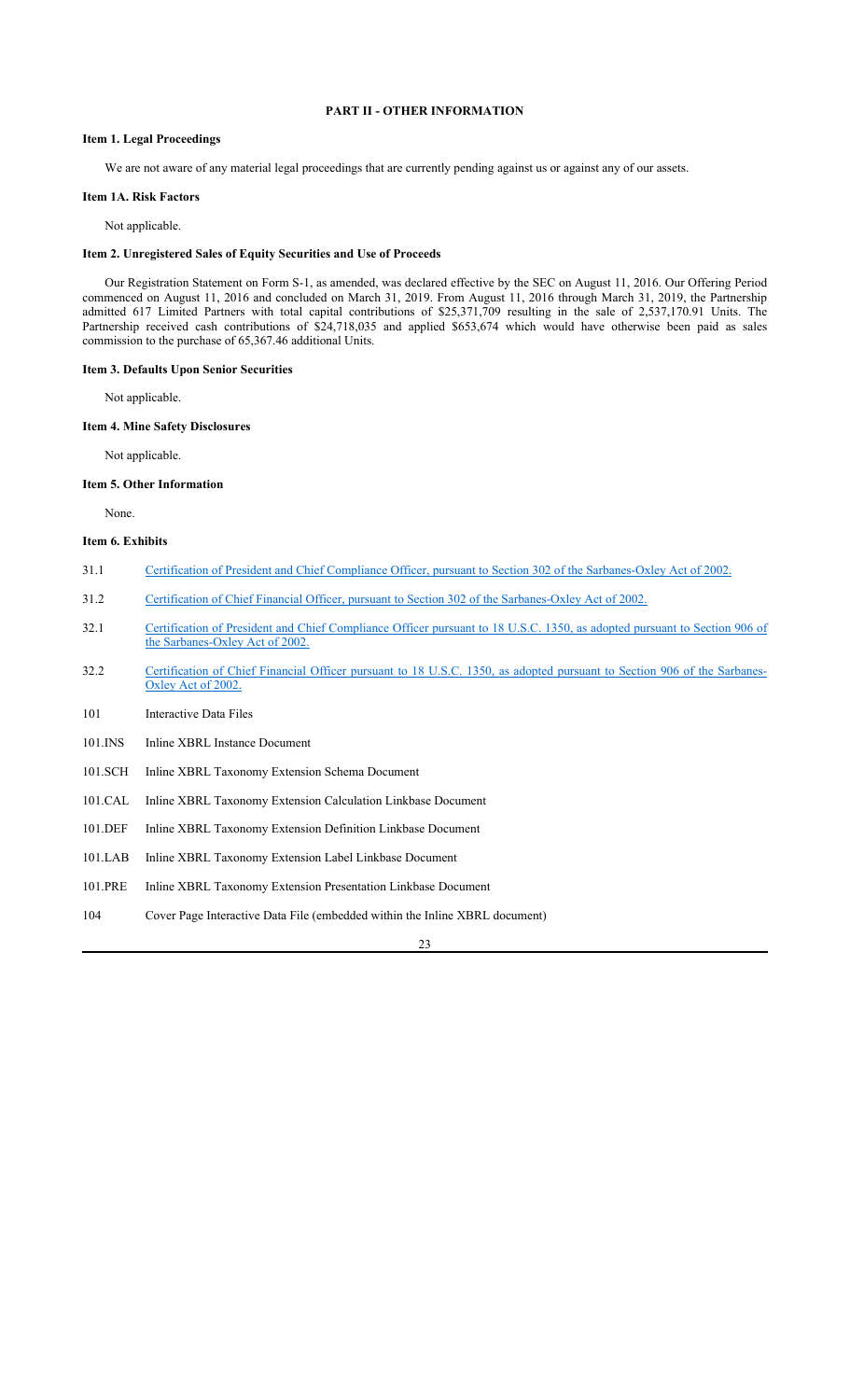## **SIGNATURES**

Pursuant to the requirements of the Securities Exchange Act of 1934, this report has been signed below by the following persons on behalf of the Registrant and in the capacity and on the dates indicated.

File No. 333-211626 ASIF GP, LLC General Partner of the Registrant

Date: May 16, 2022

*/s/ Michael Miroshnikov* Michael Miroshnikov President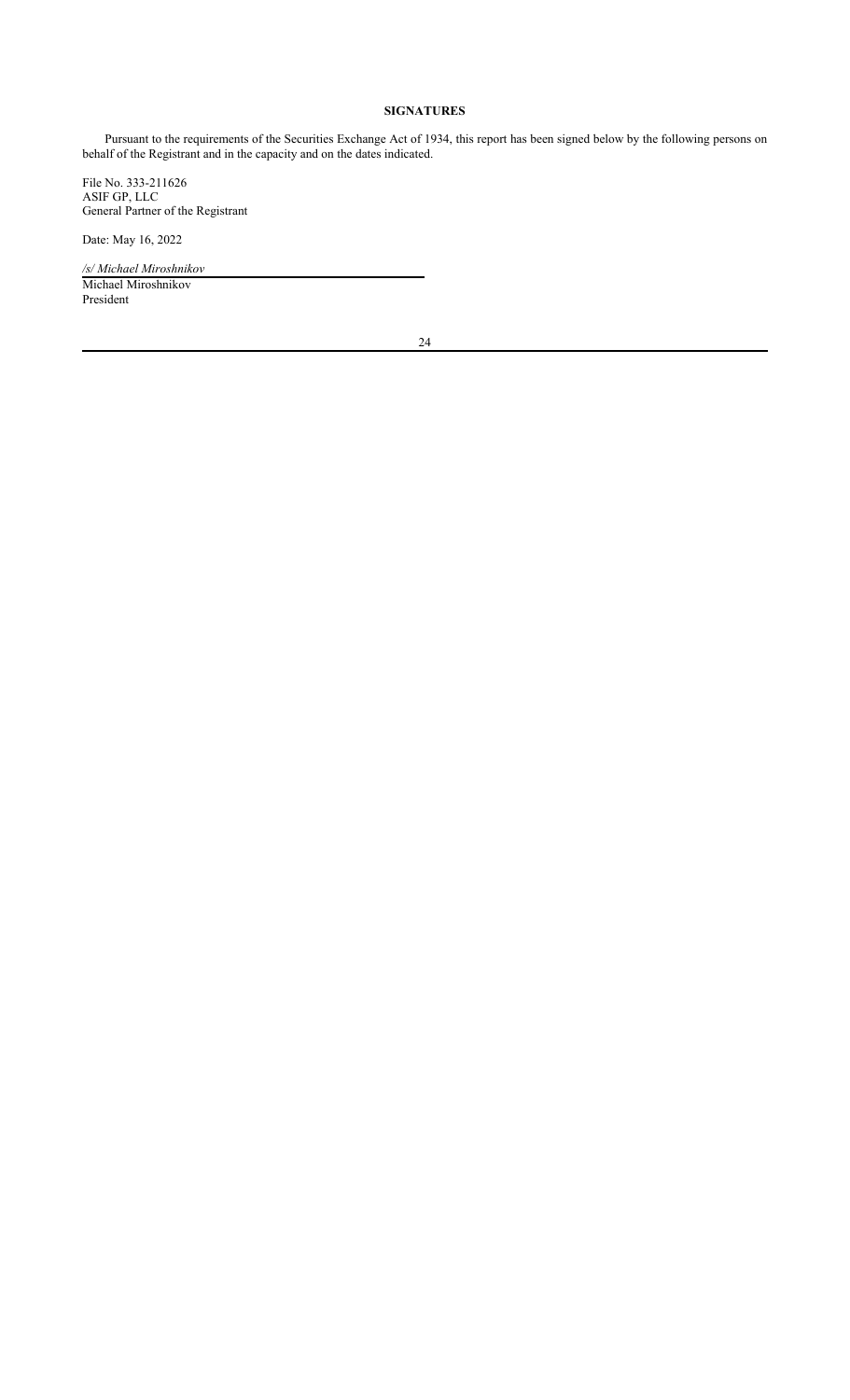#### **CERTIFICATION**

I, Michael Miroshnikov, certify that:

- 1. I have reviewed this quarterly report on Form 10-Q of Arboretum Silverleaf Income Fund, L.P.;
- 2. Based on my knowledge, this report does not contain any untrue statement of material fact or omit to state a material fact necessary to make the statements made, in light of the circumstances under which such statements were made, not misleading with respect to the period covered by this report;
- 3. Based on my knowledge, the financial statements, and other financial information included in this report, fairly present in all material respects the financial condition, results of operations and cash flows of the registrant as of, and for, the periods presented in this report;
- 4. The registrant's other certifying officer(s) and I are responsible for establishing and maintaining disclosure controls and procedures (as defined in Exchange Act Rules 13a-15(e) and 15d-15(e)) and internal control over financial reporting (as defined in Exchange Act Rules 13a-15(f) and 15d-15(f)) for the registrant and have:
	- a) Designed such disclosure controls and procedures, or caused such disclosure controls and procedures to be designed under our supervision, to ensure that material information relating to the registrant , including its subsidiaries is made known to us by others within those entities, particularly during the period in which this report is being prepared;
	- b) Designed such internal control over financial reporting, or caused such internal control over financial reporting to be designed under our supervision, to provide reasonable assurance regarding the reliability of financial reporting and the preparation of financial statements for external purposes in accordance with generally accepted accounting principles;
	- c) Evaluated the effectiveness of the registrant's disclosure controls and procedures and presented in this report our conclusions about the effectiveness of the disclosure controls and procedures, as of the end of the period covered by this report based on such evaluation; and
	- d) Disclosed in this report any change in the registrant's internal control over financial reporting that occurred during the registrant's most recent fiscal quarter (the registrant's fourth fiscal quarter in the case of an annual report) that has materially affected, or is reasonably likely to materially affect, the registrant's internal control over financial reporting; and
- 5. The registrant's other certifying officer(s) and I have disclosed, based on our most recent evaluation of internal control over financial reporting, to the registrant's auditors and the audit committee of the registrant's board of directors (or persons performing the equivalent functions):
	- a) All significant deficiencies and material weaknesses in the design or operation of internal control over financial reporting which are reasonably likely to adversely affect the registrant's ability to record, process, summarize and report financial information; and
	- b) Any fraud, whether or not material, that involves management or other employees who have a significant role in the registrant's internal control over financial reporting.

Date: May 16, 2022

*/s/ Michael Miroshnikov* Michael Miroshnikov President (Principal Executive Officer)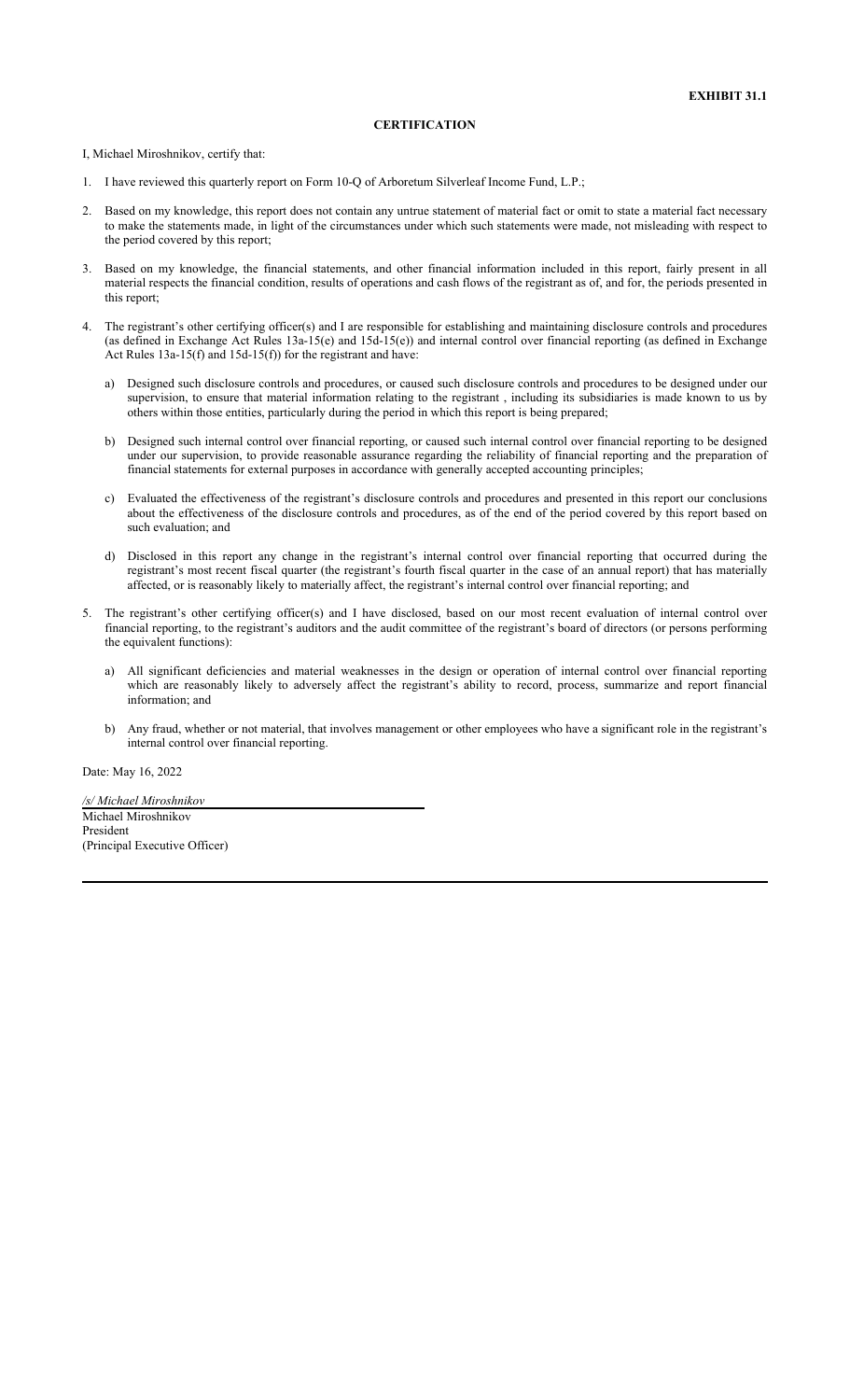#### **CERTIFICATION**

I, Joshua Yifat, certify that:

- 1. I have reviewed this quarterly report on Form 10-Q of Arboretum Silverleaf Income Fund, L.P.;
- 2. Based on my knowledge, this report does not contain any untrue statement of material fact or omit to state a material fact necessary to make the statements made, in light of the circumstances under which such statements were made, not misleading with respect to the period covered by this report;
- 3. Based on my knowledge, the financial statements, and other financial information included in this report, fairly present in all material respects the financial condition, results of operations and cash flows of the registrant as of, and for, the periods presented in this report;
- 4. The registrant's other certifying officer(s) and I are responsible for establishing and maintaining disclosure controls and procedures (as defined in Exchange Act Rules 13a-15(e) and 15d-15(e)) and internal control over financial reporting (as defined in Exchange Act Rules 13a-15(f) and 15d-15(f)) for the registrant and have:
	- a) Designed such disclosure controls and procedures, or caused such disclosure controls and procedures to be designed under our supervision, to ensure that material information relating to the registrant, including its subsidiaries is made known to us by others within those entities, particularly during the period in which this report is being prepared;
	- b) Designed such internal control over financial reporting, or caused such internal control over financial reporting to be designed under our supervision, to provide reasonable assurance regarding the reliability of financial reporting and the preparation of financial statements for external purposes in accordance with generally accepted accounting principles;
	- c) Evaluated the effectiveness of the registrant's disclosure controls and procedures and presented in this report our conclusions about the effectiveness of the disclosure controls and procedures, as of the end of the period covered by this report based on such evaluation; and
	- d) Disclosed in this report any change in the registrant's internal control over financial reporting that occurred during the registrant's most recent fiscal quarter (the registrant's fourth fiscal quarter in the case of an annual report) that has materially affected, or is reasonably likely to materially affect, the registrant's internal control over financial reporting; and
- 5. The registrant's other certifying officer(s) and I have disclosed, based on our most recent evaluation of internal control over financial reporting, to the registrant's auditors and the audit committee of the registrant's board of directors (or persons performing the equivalent functions):
	- a) All significant deficiencies and material weaknesses in the design or operation of internal control over financial reporting which are reasonably likely to adversely affect the registrant's ability to record, process, summarize and report financial information; and
	- b) Any fraud, whether or not material, that involves management or other employees who have a significant role in the registrant's internal control over financial reporting.

Date: May 16, 2022

*/s/ Joshua Yifat* Joshua Yifat Chief Financial Officer (Principal Financial Officer)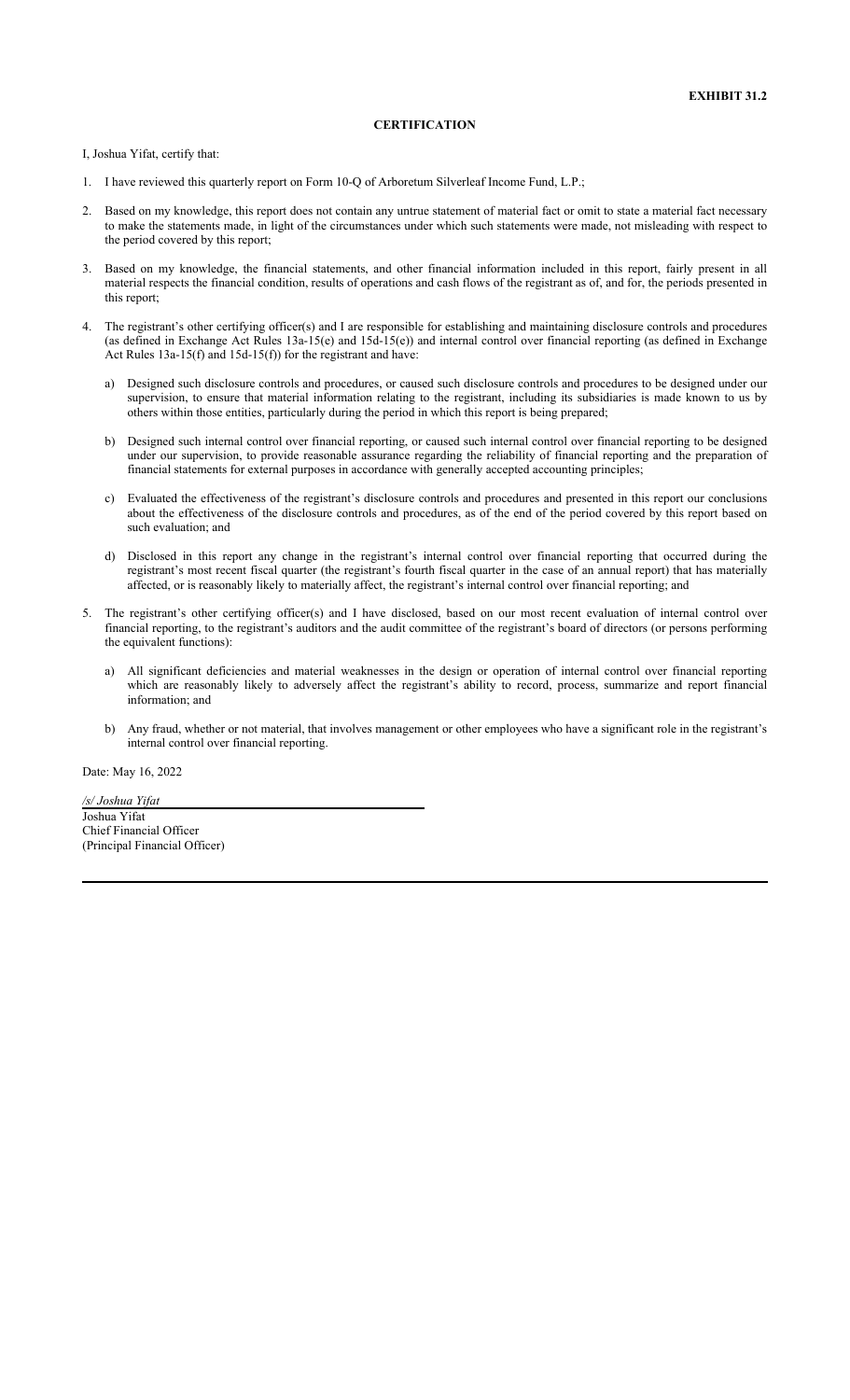#### **CERTIFICATION PURSUANT TO 18 U.S.C. SECTION 1350, AS ADOPTED PURSUANT TO SECTION 906 OF THE SARBANES-OXLEY ACT OF 2002**

In connection with the Quarterly Report of Arboretum Silverleaf Income Fund, L.P. (the "Company") on Form 10-Q for the period ended March 31, 2022, as filed with the Securities and Exchange Commission on the date hereof (the "Report"), I, the undersigned, Michael Miroshnikov, Chief Compliance Officer of the Company, certify, pursuant to 18 U.S.C. § 1350, as adopted pursuant to § 906 of the Sarbanes-Oxley Act of 2002, that:

(1) The Report fully complies with the requirements of section 13(a) or 15(d) of the Securities Exchange Act of 1934, as amended; and

(2) The information contained in the Report fairly presents, in all material respects, the financial condition and results of operations of the Company.

A signed original of this written statement has been provided to the Company and will be retained by the Company and furnished to the SEC or its staff upon request.

Date: May 16, 2022

*/s/ Michael Miroshnikov* Michael Miroshnikov President (Principal Executive Officer)